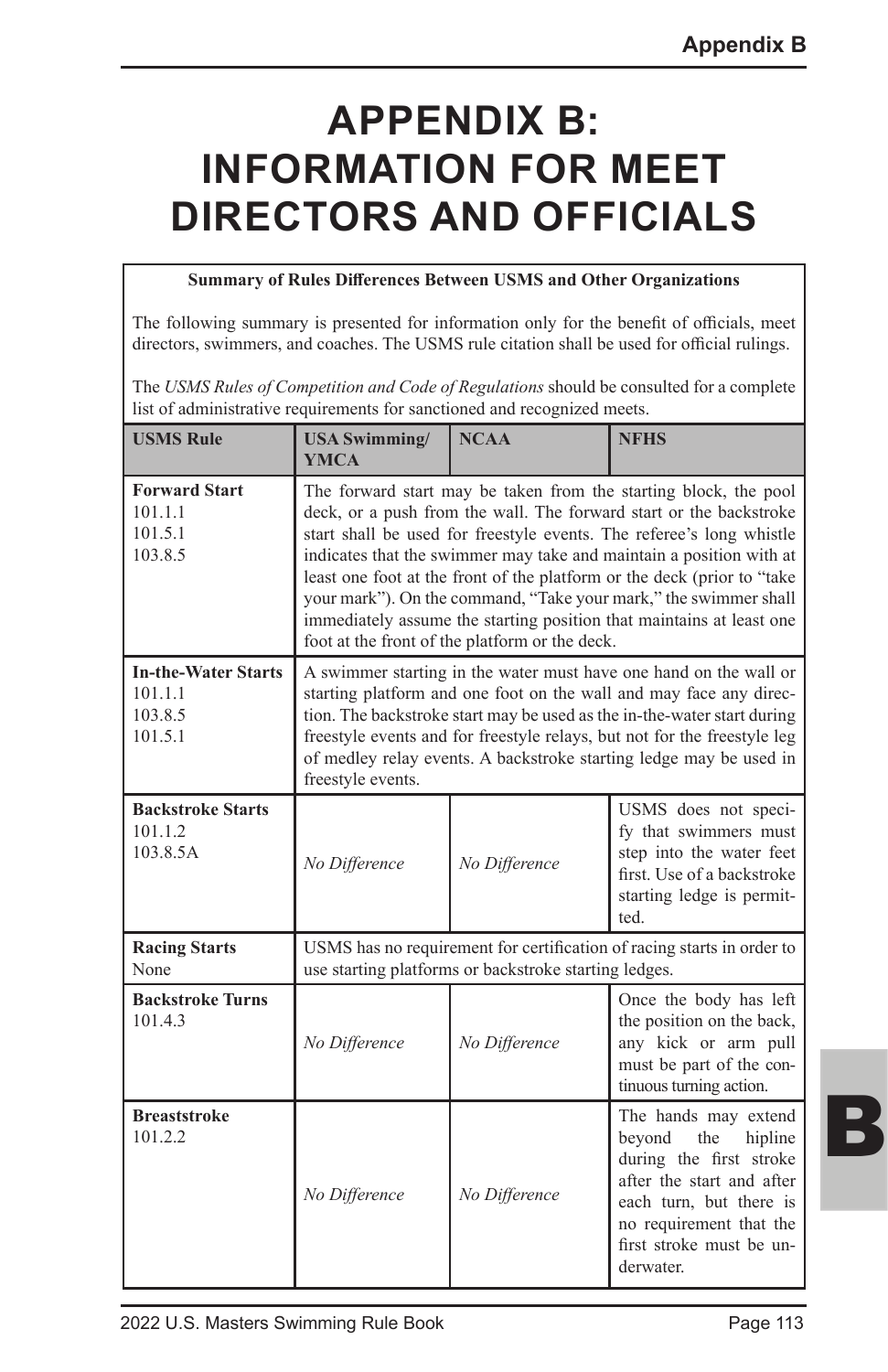| <b>USMS Rule</b>                                                                                          | <b>USA Swimming/</b><br>YMCA                                                                                                                                                                                                                                                                                                                                                                                                                                                                                                                                                                                                                                                                                                                                                                                                                                                                                                                                                                           | <b>NCAA</b>                                        | <b>NFHS</b>                                                                                                                                                                                                         |  |  |  |  |  |
|-----------------------------------------------------------------------------------------------------------|--------------------------------------------------------------------------------------------------------------------------------------------------------------------------------------------------------------------------------------------------------------------------------------------------------------------------------------------------------------------------------------------------------------------------------------------------------------------------------------------------------------------------------------------------------------------------------------------------------------------------------------------------------------------------------------------------------------------------------------------------------------------------------------------------------------------------------------------------------------------------------------------------------------------------------------------------------------------------------------------------------|----------------------------------------------------|---------------------------------------------------------------------------------------------------------------------------------------------------------------------------------------------------------------------|--|--|--|--|--|
| <b>Butterfly</b><br>101.3.3                                                                               | The breaststroke kick may be used exclusively or interchangeably<br>with the dolphin kick while doing the butterfly stroke at any time<br>during the race. Only one breaststroke kick is permitted per arm pull,<br>except that a single breaststroke kick is permitted prior to the turn and<br>the finish without an arm pull. After the start and after each turn, a<br>single breaststroke kick is permitted prior to the first arm pull.                                                                                                                                                                                                                                                                                                                                                                                                                                                                                                                                                          |                                                    |                                                                                                                                                                                                                     |  |  |  |  |  |
| <b>Breaststroke and</b><br><b>Butterfly Turns and</b><br><b>Finishes</b><br>101.2.4<br>101.3.4<br>101.3.5 | No Difference                                                                                                                                                                                                                                                                                                                                                                                                                                                                                                                                                                                                                                                                                                                                                                                                                                                                                                                                                                                          | No Difference                                      | The touch shall be made<br>with both hands separated<br>and simultaneously at,<br>above, or below the wa-<br>ter surface.                                                                                           |  |  |  |  |  |
| <b>Relays</b><br>101.7.3<br>102.9                                                                         | • Mixed relays shall consist of two male and two female swimmers,<br>who may swim in any order.<br>• Relay swimmers who cannot exit the water quickly enough to<br>prevent interference with automatic officiating equipment may<br>hold on to the lane line until all relays have finished, allow-<br>ing them to exit the pool more slowly or via the ladders at the<br>conclusion of the race.<br>• In relay races involving in-the-water starts, a relay will be dis-<br>qualified if the feet of the outgoing swimmer lose touch with the<br>end of the course before the preceding teammate touches the wall.<br>Inadvertent loss of contact is not grounds for disqualification if the<br>outgoing swimmer corrects the foot position prior to the incoming<br>swimmer touching the end of the course.<br>• The relay team shall be disqualified even if the swimmer in de-<br>fault returns to the original starting point at the wall after the pre-<br>ceding teammate has touched the wall. |                                                    |                                                                                                                                                                                                                     |  |  |  |  |  |
| <b>Age Determining</b><br>Date<br>102.2                                                                   |                                                                                                                                                                                                                                                                                                                                                                                                                                                                                                                                                                                                                                                                                                                                                                                                                                                                                                                                                                                                        | last day of the meet (regardless of postponement). | For short course meters and long course meters meets, the swimmer's<br>age is determined as of December 31 of the year of competition. For<br>short course yards meets, the swimmer's age is determined as of the   |  |  |  |  |  |
| <b>Lane Assignments</b><br>102.13.4                                                                       | No Difference                                                                                                                                                                                                                                                                                                                                                                                                                                                                                                                                                                                                                                                                                                                                                                                                                                                                                                                                                                                          | No Difference                                      | Swimmers<br>must<br>start<br>and finish in their as-<br>signed lanes.                                                                                                                                               |  |  |  |  |  |
| Finish<br>101.5.4                                                                                         | No Difference                                                                                                                                                                                                                                                                                                                                                                                                                                                                                                                                                                                                                                                                                                                                                                                                                                                                                                                                                                                          | No Difference                                      | The finish occurs when<br>any part of the swim-<br>mer's body touches the<br>wall. Swimmers are not<br>required to touch the<br>touchpad, except when<br>automatic relay takeoff<br>judging equipment is in<br>use. |  |  |  |  |  |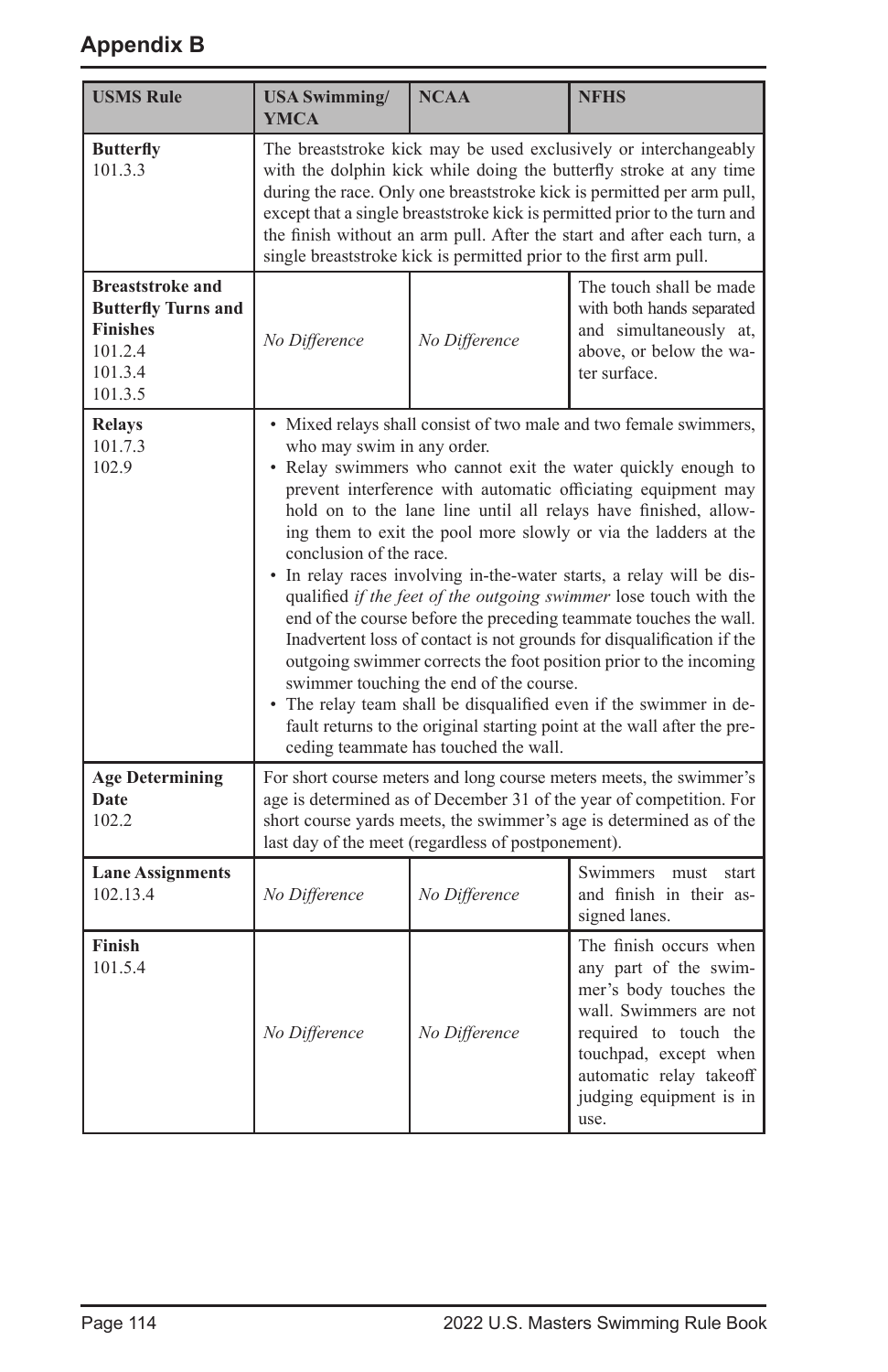| <b>USMS Rule</b>                                           | <b>USA Swimming/</b><br><b>YMCA</b>                                                                                                                                                                                                                                                                                                                                                                                                                                                                                                                                                                                                                                                                                                                                                                                                                                                                                                                                                                                                                                                                                                                                                    | <b>NCAA</b> | <b>NFHS</b>                                                                                                                              |  |  |  |
|------------------------------------------------------------|----------------------------------------------------------------------------------------------------------------------------------------------------------------------------------------------------------------------------------------------------------------------------------------------------------------------------------------------------------------------------------------------------------------------------------------------------------------------------------------------------------------------------------------------------------------------------------------------------------------------------------------------------------------------------------------------------------------------------------------------------------------------------------------------------------------------------------------------------------------------------------------------------------------------------------------------------------------------------------------------------------------------------------------------------------------------------------------------------------------------------------------------------------------------------------------|-------------|------------------------------------------------------------------------------------------------------------------------------------------|--|--|--|
| Warm-Up and<br>Warm-Down<br>102.4.1<br>102.13.7<br>102.4.2 | • In pools of five lanes or more, a separate warm-up area must be<br>made available to swimmers during the competition.<br>• If there is no other warm-up/warm-down area available in pools<br>of five lanes or more, one lane shall be set aside for warm-up/<br>warm-down during the conduct of the meet.<br>• In pools of four or fewer lanes, swimmers shall be allowed to<br>swim to the other end of the pool at the end of each heat and a<br>warm-up/warm-down period must be offered at least once during<br>each half-hour of competition.<br>A swimmer who completes a race may warm down in the as-<br>signed lane while the rest of the swimmers complete the heat and<br>shall not be disqualified if such action does not delay the start of<br>the next event.<br>• If the meet is a dual-sanctioned meet with USA Swimming, the<br>requirements for continuous warm-up may be adjusted depending<br>on availability of warm-up space at the venue by agreement be-<br>tween the LMSC and LSC host clubs.<br>• Once the entry information is published, changes which further<br>restrict the availability of continuous warm-up/warm-down space<br>are not permitted. |             |                                                                                                                                          |  |  |  |
| Gender<br>102.5.2<br>102.5.3<br>102.14.6                   | USMS policy guidelines govern eligibility of athletes to compete in<br>the male and female gender categories. Protests of eligibility shall<br>be referred to the USMS Rules Committee chair. Athletes shall be<br>permitted to compete in the gender that corresponds to their USMS<br>registrations pending resolution of any protest.                                                                                                                                                                                                                                                                                                                                                                                                                                                                                                                                                                                                                                                                                                                                                                                                                                               |             |                                                                                                                                          |  |  |  |
| <b>Scratch Procedures</b><br>102.8                         | There is no penalty for failure to report for or compete in an event,<br>except that a swimmer may not be permitted to swim if the swim-<br>mer does not comply with check-in procedures listed in the meet<br>announcement. There are no "declared false starts" in USMS-sanc-<br>tioned or -recognized meets.                                                                                                                                                                                                                                                                                                                                                                                                                                                                                                                                                                                                                                                                                                                                                                                                                                                                        |             |                                                                                                                                          |  |  |  |
| <b>Dual-Sanctioned</b><br><b>Meets</b><br>102.6.8          | If a USMS-sanctioned meet is held in conjunction with a USA Swim-<br>ming-sanctioned meet (swimmers competing together in the same<br>sessions), swimmers with dual membership must select only one or-<br>ganization with which to compete for the entire meet.                                                                                                                                                                                                                                                                                                                                                                                                                                                                                                                                                                                                                                                                                                                                                                                                                                                                                                                       |             |                                                                                                                                          |  |  |  |
| <b>Event Limit</b><br>102.6.1<br>102.6.4                   | A swimmer may compete in not more than six<br>individual events per day. If the meet is con-<br>No Difference<br>ducted with a format other than timed finals, a<br>swimmer may compete in not more than three<br>individual events per day.                                                                                                                                                                                                                                                                                                                                                                                                                                                                                                                                                                                                                                                                                                                                                                                                                                                                                                                                           |             |                                                                                                                                          |  |  |  |
| <b>Relay Names</b><br>102.9.6                              | lane timer.                                                                                                                                                                                                                                                                                                                                                                                                                                                                                                                                                                                                                                                                                                                                                                                                                                                                                                                                                                                                                                                                                                                                                                            |             | First and last names of eligible swimmers, their ages, and order of<br>swimming shall be submitted to the clerk of course or to the head |  |  |  |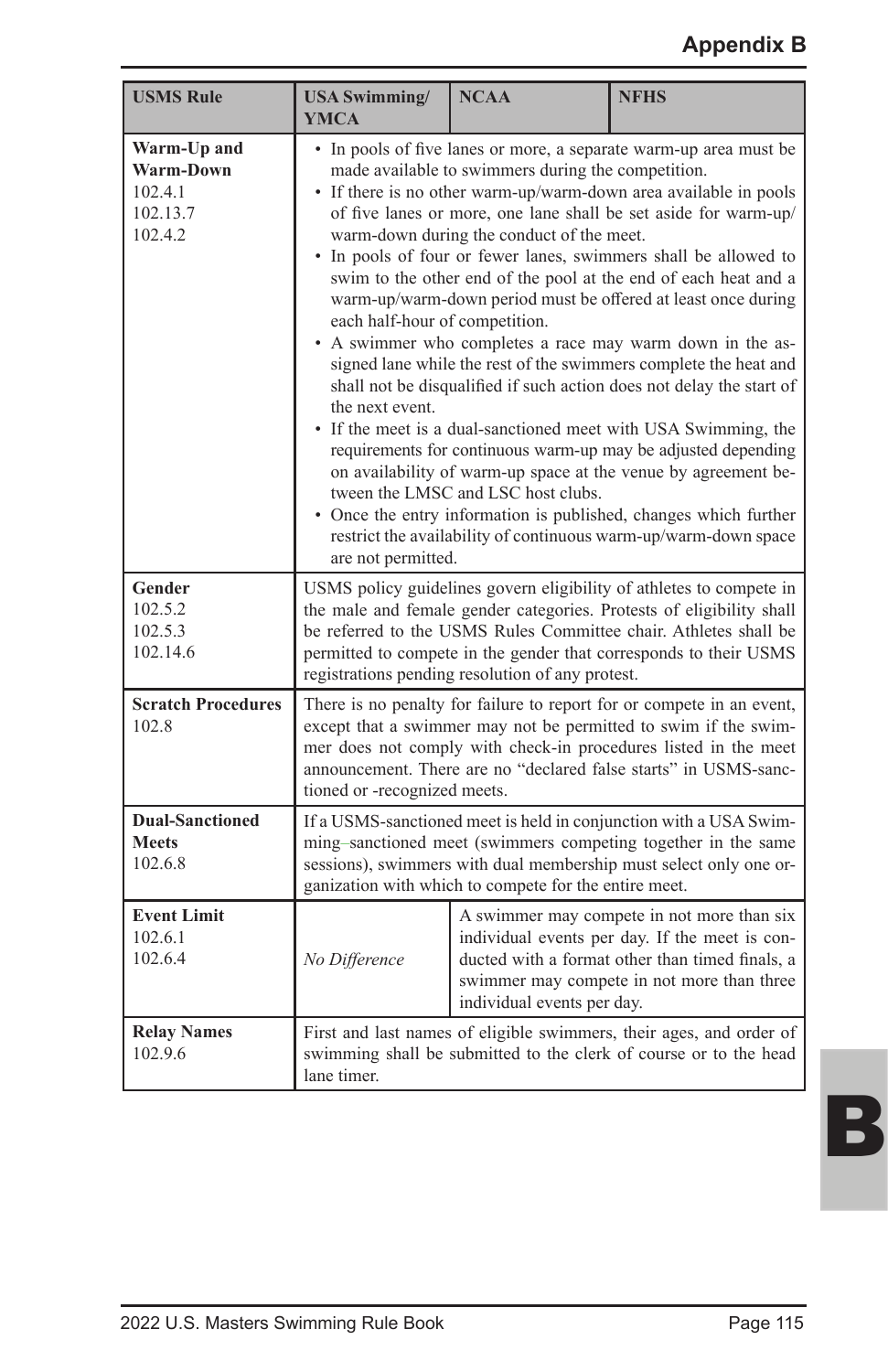| <b>USMS Rule</b>                                                     | <b>USA Swimming/</b><br><b>YMCA</b>                                                                                                                                                                                                                                                                                                                                                                                                                                                                                                                                                  | <b>NCAA</b>                                                                                                                                                                                                                                                           | <b>NFHS</b>                                                                                                                                                                                                                                                                                                                                                                                                                                       |  |  |  |  |
|----------------------------------------------------------------------|--------------------------------------------------------------------------------------------------------------------------------------------------------------------------------------------------------------------------------------------------------------------------------------------------------------------------------------------------------------------------------------------------------------------------------------------------------------------------------------------------------------------------------------------------------------------------------------|-----------------------------------------------------------------------------------------------------------------------------------------------------------------------------------------------------------------------------------------------------------------------|---------------------------------------------------------------------------------------------------------------------------------------------------------------------------------------------------------------------------------------------------------------------------------------------------------------------------------------------------------------------------------------------------------------------------------------------------|--|--|--|--|
| <b>Counters</b><br>102.10.6B<br>102.10.6C<br>102.10.6D               | No Difference                                                                                                                                                                                                                                                                                                                                                                                                                                                                                                                                                                        | No Difference                                                                                                                                                                                                                                                         | Verbal<br>counters<br>may<br>use watches and signal<br>intermediate times<br>$\mathsf{to}$<br>the swimmer. If visual<br>counters are used, they<br>may be stationed at the<br>end or either side of the<br>pool beyond the halfway<br>point toward the end of<br>the course opposite the<br>starting end. The count<br>may be ascending or<br>descending order. Viola-<br>tions of these provisions<br>are not grounds for dis-<br>qualification. |  |  |  |  |
| Seeding<br>102.10.1D<br>102.10.4A(1)                                 | Seeding at meets other than national championships may be either<br>fast-to-slow or slow-to-fast. Seeding may differ for sprint and dis-<br>tance events (400 yards or longer) within a meet. Two-to-a-lane<br>seeding may be used for individual freestyle events longer than 200<br>meters. Seeding must be specified in the meet announcement.                                                                                                                                                                                                                                    |                                                                                                                                                                                                                                                                       |                                                                                                                                                                                                                                                                                                                                                                                                                                                   |  |  |  |  |
| <b>Change in Program</b><br>or Postponement<br>102.11.2<br>102.11.4B | At the meet referee's discretion, events may be combined by distance<br>and/or stroke. Should a meet or event have commenced, and in the<br>judgment of the referee cannot safely and effectively continue be-<br>cause of weather conditions or some other compelling reason, the<br>meet or event may be suspended at the referee's sole discretion.                                                                                                                                                                                                                               |                                                                                                                                                                                                                                                                       |                                                                                                                                                                                                                                                                                                                                                                                                                                                   |  |  |  |  |
| Swimwear<br>102.12.1E<br>102.12.1C(1)<br>102.12.1A                   | petitions.                                                                                                                                                                                                                                                                                                                                                                                                                                                                                                                                                                           | Medical identification items may be worn. Modesty wear is prohib-<br>ited unless a medical or religious exemption has been granted by<br>USMS. Only swimwear exemptions granted by the USMS Rules<br>Committee chair shall be eligible for consideration at USMS com- |                                                                                                                                                                                                                                                                                                                                                                                                                                                   |  |  |  |  |
| Swimwear<br>102.12.1C<br>102.12.1E<br>102.13.10                      | No Difference                                                                                                                                                                                                                                                                                                                                                                                                                                                                                                                                                                        | proved by the referee.                                                                                                                                                                                                                                                | Swimwear may be in one or two pieces. Thera-<br>peutic elastic tape is prohibited. Any other kind<br>of tape on the body is not permitted unless ap-                                                                                                                                                                                                                                                                                              |  |  |  |  |
| Swimwear<br>102.12.2                                                 | USMS does not prohibit wearing the insignia or name of another<br>club, does not regulate the number of logos on swimsuits/caps/gog-<br>gles, does not prohibit body advertising such as temporary tattoos,<br>and does not prohibit the advertising of political statements. Products<br>involving tobacco, psychoactive cannabinoids, alcohol, or pharma-<br>ceuticals containing substances banned under IOC or FINA rules<br>may not be advertised, but the advertiser's name only may be used.<br>Offenders may be barred from competition until they comply with<br>this rule. |                                                                                                                                                                                                                                                                       |                                                                                                                                                                                                                                                                                                                                                                                                                                                   |  |  |  |  |
| <b>Video Replay</b><br>Footage<br>102.13.16                          |                                                                                                                                                                                                                                                                                                                                                                                                                                                                                                                                                                                      | the chair of the USMS Officials Committee prior to the meet.                                                                                                                                                                                                          | Video replay footage may only be used when approved in writing by                                                                                                                                                                                                                                                                                                                                                                                 |  |  |  |  |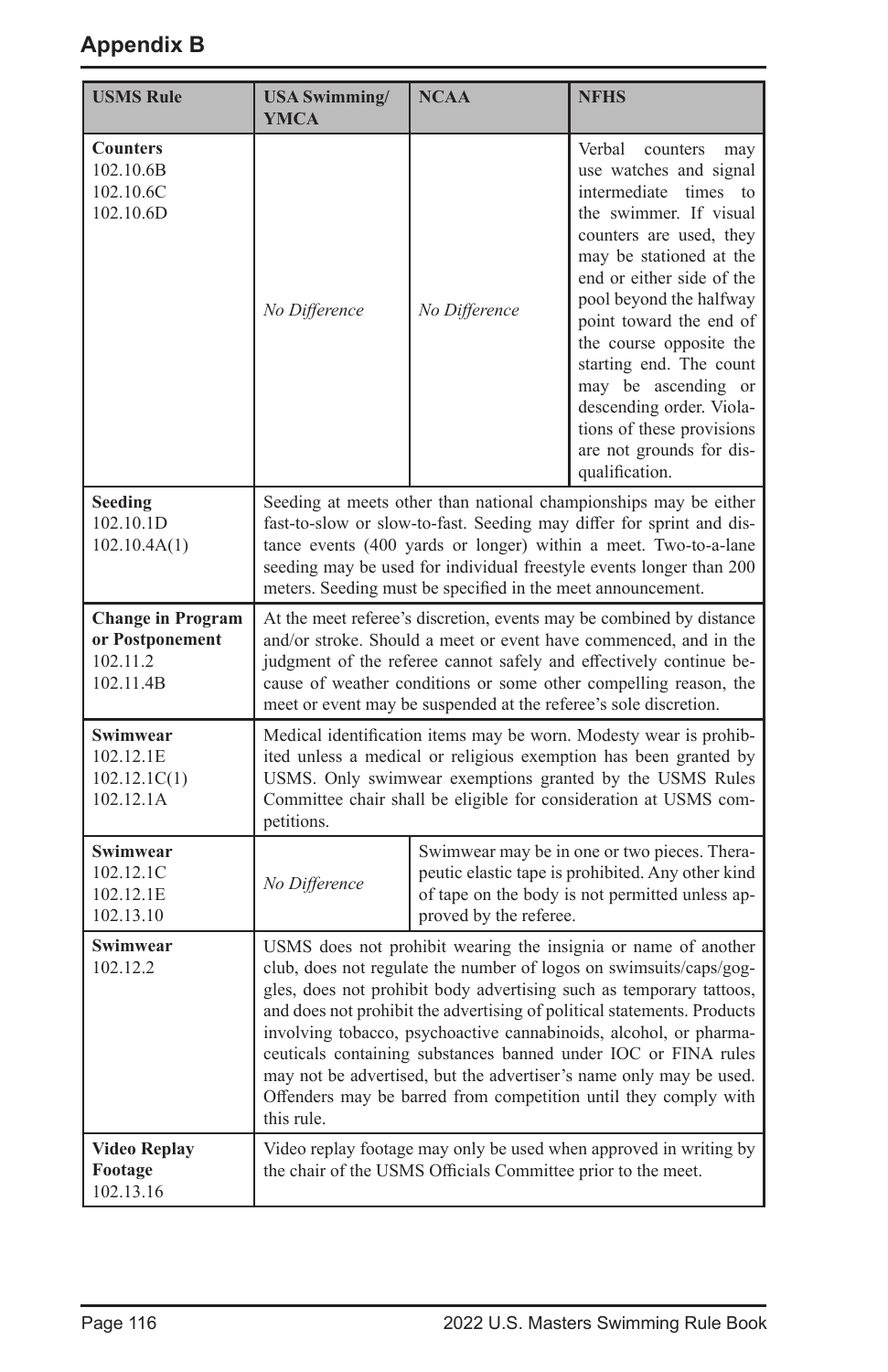| <b>USMS Rule</b>                                                       | <b>USA Swimming/</b><br><b>YMCA</b>                                                                                                                                                                                                                                                                                                                                                                                                                                                                                                                                                                                                                                                                                                                                                                                                                                          | <b>NCAA</b>       | <b>NFHS</b>                                                                                                                                                                                                                            |  |  |  |  |  |
|------------------------------------------------------------------------|------------------------------------------------------------------------------------------------------------------------------------------------------------------------------------------------------------------------------------------------------------------------------------------------------------------------------------------------------------------------------------------------------------------------------------------------------------------------------------------------------------------------------------------------------------------------------------------------------------------------------------------------------------------------------------------------------------------------------------------------------------------------------------------------------------------------------------------------------------------------------|-------------------|----------------------------------------------------------------------------------------------------------------------------------------------------------------------------------------------------------------------------------------|--|--|--|--|--|
| Personnel<br>103.1<br>103.5                                            | USMS does not use a meet jury. A protest committee is used at na-<br>tional championships. At LMSC sanctioned meets, the meet director<br>and meet referee are responsible for ensuring that the provisions of<br>article 102.14 for protests are followed.                                                                                                                                                                                                                                                                                                                                                                                                                                                                                                                                                                                                                  |                   |                                                                                                                                                                                                                                        |  |  |  |  |  |
| <b>Disability</b><br><b>Accommodations</b><br>103.6.9                  | No Difference                                                                                                                                                                                                                                                                                                                                                                                                                                                                                                                                                                                                                                                                                                                                                                                                                                                                | USMS article 107. | The referee may modify any rule for a swim-<br>mer who has a disability in accordance with                                                                                                                                             |  |  |  |  |  |
| <b>Place Judges</b><br>103.10.6                                        | One or two place judges may be positioned at the side of the course<br>near the finish to judge the order of finish of all swimmers. However,<br>judging may not be used to change the results produced by ranking<br>the official times.                                                                                                                                                                                                                                                                                                                                                                                                                                                                                                                                                                                                                                    |                   |                                                                                                                                                                                                                                        |  |  |  |  |  |
| <b>Official Time for a</b><br>Malfunction on a<br>Lane<br>103.17.3E    | No Difference                                                                                                                                                                                                                                                                                                                                                                                                                                                                                                                                                                                                                                                                                                                                                                                                                                                                | No Difference     | When a malfunction is<br>confirmed on a lane, the<br>official time shall be cal-<br>culated using valid times<br>from the secondary tim-<br>ing system and integrat-<br>ed with accurate primary<br>times to determine the<br>results. |  |  |  |  |  |
| <b>Split Requests</b><br>103.18.1B<br>103.18.1C<br>103.18.2<br>105.2.2 | • If swimmers want their initial splits as part of a longer individual<br>event to be submitted for records or Top 10 consideration, they<br>must notify the referee in writing.<br>• Split requests for backstroke individual events must be submitted<br>prior to the event.<br>• Split requests for all other individual events must be submitted<br>prior to the conclusion of the meet, unless the meet referee has ap-<br>proved the automatic recording of splits, in which case no written<br>request is required.<br>• Requests for relay leadoff splits must be submitted prior to the<br>event.<br>• Relay leadoff splits may not be recorded for official purposes if<br>the second swimmer starts in the water and automatic timing is<br>used, if the second swimmer stands on an active pad while starting<br>from the deck, or if the relay is disqualified. |                   |                                                                                                                                                                                                                                        |  |  |  |  |  |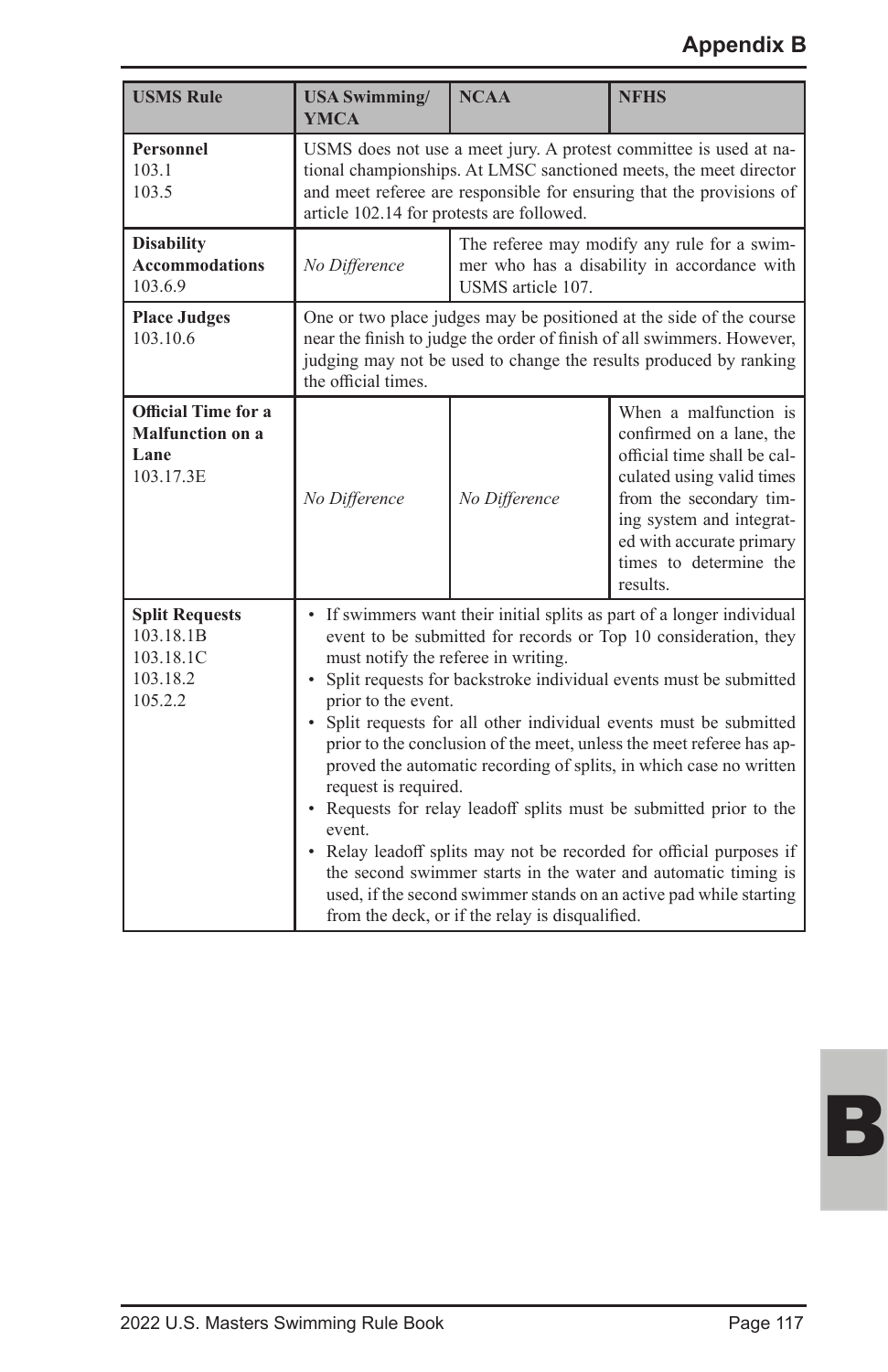| <b>USMS Rule</b>                                                                                                            | <b>USA Swimming/</b><br><b>YMCA</b>                                                                                                                                                                                                                                                                                                                                                                                                                                                                                                                                                                                                                                                                                                                                                                                                                                                                                                                                                                                                                                                                                                                                                                                                                                                                                                              | <b>NCAA</b>   | <b>NFHS</b>                                                                                                                                                                                                            |  |  |
|-----------------------------------------------------------------------------------------------------------------------------|--------------------------------------------------------------------------------------------------------------------------------------------------------------------------------------------------------------------------------------------------------------------------------------------------------------------------------------------------------------------------------------------------------------------------------------------------------------------------------------------------------------------------------------------------------------------------------------------------------------------------------------------------------------------------------------------------------------------------------------------------------------------------------------------------------------------------------------------------------------------------------------------------------------------------------------------------------------------------------------------------------------------------------------------------------------------------------------------------------------------------------------------------------------------------------------------------------------------------------------------------------------------------------------------------------------------------------------------------|---------------|------------------------------------------------------------------------------------------------------------------------------------------------------------------------------------------------------------------------|--|--|
| <b>Records and</b><br><b>Top 10</b><br>103.18.5<br>103.18.6<br>103.18.7<br>103.18.8<br>103.18.9 table<br>105.1.5<br>105.1.6 | • World and USMS records may only be established when timed<br>with automatic timing.<br>• In the event of an individual lane malfunction, world and USMS<br>records may be established using a semiautomatic (automatic start<br>and manual finish) secondary system with three, two, or one but-<br>$ton(s)$ .<br>• USMS records may be established using a tertiary backup system<br>with a minimum of two valid watches if both the automatic and<br>semiautomatic systems fail.<br>• Winning the heat or event is not required to establish a record.<br>• USMS Top 10 times may be established using an automatic pri-<br>mary timing system, a semiautomatic primary system with a mini-<br>mum of two buttons, or a manual primary system with a minimum<br>of two watches.<br>• USMS Top 10 times may be established if the automatic primary<br>system fails and the secondary semiautomatic system fails, using<br>a manual tertiary system with a minimum of one watch.<br>• USMS Top 10 times may be established if the semiautomatic pri-<br>mary system fails, using a manual secondary system consisting of<br>a minimum of one watch.<br>• Only results from events conducted in pools officially certified for<br>length in conformance with article 106.2.1 will be accepted for<br>records and Top 10 (see article 105.1.7). |               |                                                                                                                                                                                                                        |  |  |
| <b>Records and Top 10</b><br><b>From Leadoff and</b><br><b>Initial Splits</b><br>103.18.5<br>103.18.9 table                 | Relay leadoff splits or initial splits may be considered for world rec-<br>ords, USMS records, or USMS Top 10 times when timed with auto-<br>matic timing. Relay leadoff splits or initial splits may be considered<br>for world records or USMS Top 10 times if the touchpad fails and<br>the times are recorded with a semiautomatic secondary system us-<br>ing three, two, or one button(s), but not for USMS records. USMS<br>does not permit the relay leadoff split to be recorded if the relay is<br>disqualified.                                                                                                                                                                                                                                                                                                                                                                                                                                                                                                                                                                                                                                                                                                                                                                                                                       |               |                                                                                                                                                                                                                        |  |  |
| <b>Record</b><br><b>Documentation</b><br>105.3.9                                                                            | Required documentation for USMS records includes the referee's<br>signature on the record application, the printout from the automatic<br>timing system (in the event of a lane malfunction, also the printout<br>from the semiautomatic timing equipment), and a copy of the heat<br>sheet showing the swimmer's name, heat number, and the lane num-<br>ber in which the record was achieved.                                                                                                                                                                                                                                                                                                                                                                                                                                                                                                                                                                                                                                                                                                                                                                                                                                                                                                                                                  |               |                                                                                                                                                                                                                        |  |  |
| <b>Fresh Water</b><br>105.2.4<br>105.3.5                                                                                    | sea or ocean water.                                                                                                                                                                                                                                                                                                                                                                                                                                                                                                                                                                                                                                                                                                                                                                                                                                                                                                                                                                                                                                                                                                                                                                                                                                                                                                                              |               | USMS records and Top 10 times may only be established in fresh<br>water. No records or Top 10 times will be recognized in any kind of                                                                                  |  |  |
| Score<br>103.14<br>103.19                                                                                                   | No Difference                                                                                                                                                                                                                                                                                                                                                                                                                                                                                                                                                                                                                                                                                                                                                                                                                                                                                                                                                                                                                                                                                                                                                                                                                                                                                                                                    | No Difference | There is no requirement<br>in USMS to announce<br>the final score or for the<br>meet referee to approve<br>the final score.                                                                                            |  |  |
| <b>Water Depth</b><br>106.2.3A(2)                                                                                           | racing start proficiency.                                                                                                                                                                                                                                                                                                                                                                                                                                                                                                                                                                                                                                                                                                                                                                                                                                                                                                                                                                                                                                                                                                                                                                                                                                                                                                                        |               | In pools with water depth of 3 feet, 6 inches to less than 4 feet at the<br>starting end, swimmers must start from the deck or within the water.<br>USMS does not have a rule for teaching racing starts or certifying |  |  |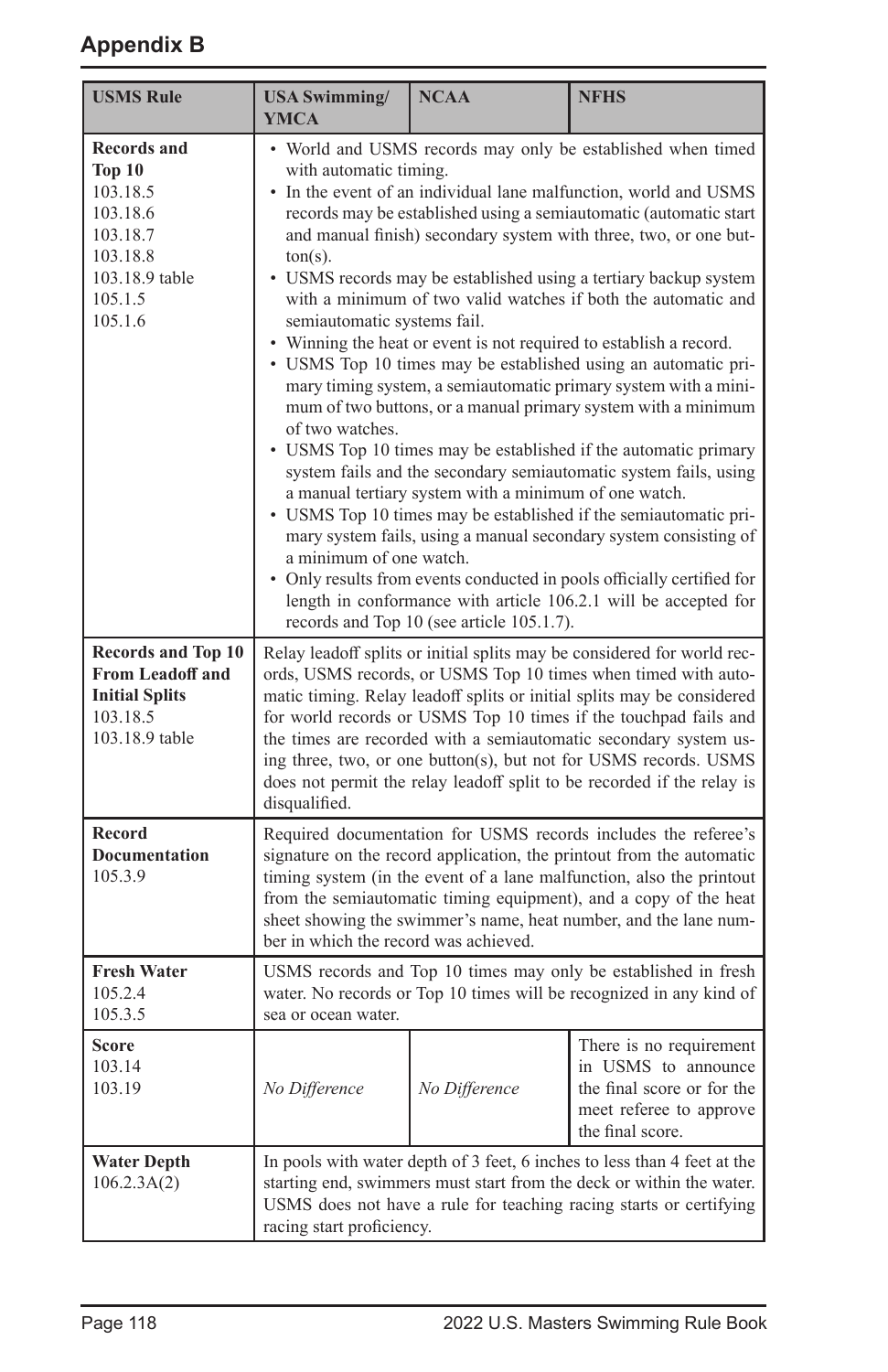| <b>USMS Rule</b>                                                      | <b>USA Swimming/</b><br><b>YMCA</b>                                                                                                                                                                                                                                                                                                                                                                                                                                                                                                                                                         | <b>NCAA</b>                                                                         | <b>NFHS</b>                                                                                                                                                                                                                                                                                                                                                                                                                                                                                                                                                                                  |  |  |  |  |
|-----------------------------------------------------------------------|---------------------------------------------------------------------------------------------------------------------------------------------------------------------------------------------------------------------------------------------------------------------------------------------------------------------------------------------------------------------------------------------------------------------------------------------------------------------------------------------------------------------------------------------------------------------------------------------|-------------------------------------------------------------------------------------|----------------------------------------------------------------------------------------------------------------------------------------------------------------------------------------------------------------------------------------------------------------------------------------------------------------------------------------------------------------------------------------------------------------------------------------------------------------------------------------------------------------------------------------------------------------------------------------------|--|--|--|--|
| <b>Water Temperature</b><br>106.6                                     | dress air temperature.                                                                                                                                                                                                                                                                                                                                                                                                                                                                                                                                                                      |                                                                                     | Water temperature from 25 to 28 degrees Celsius (77 to 82 degrees<br>Fahrenheit) shall be maintained for competition. USMS does not ad-                                                                                                                                                                                                                                                                                                                                                                                                                                                      |  |  |  |  |
| <b>Athlete Protection</b><br>and Other Policies                       |                                                                                                                                                                                                                                                                                                                                                                                                                                                                                                                                                                                             | USMS does not address deck changing. USMS does not address<br>shaving in the venue. |                                                                                                                                                                                                                                                                                                                                                                                                                                                                                                                                                                                              |  |  |  |  |
| <b>Use of Cameras</b><br>102.16                                       | USMS does not allow cameras or other recording devices behind the<br>starting platform during the start of the race and during intermediate<br>relay exchanges. The sanctioning LMSC, meet host, and the referee<br>may further impose restrictions. Operation of a drone is not permitted<br>over open areas of the venue unless credentialed by USMS media<br>policies.                                                                                                                                                                                                                   |                                                                                     |                                                                                                                                                                                                                                                                                                                                                                                                                                                                                                                                                                                              |  |  |  |  |
| <b>Protests of</b><br><b>Eligibility</b><br>102.14.2<br>104.5.9B      | Protests affecting the eligibility of any swimmer to compete or to rep-<br>resent an organization in any race shall be made in writing to the meet<br>director or referee before the race is held, and if the meet director<br>deems it advisable, the swimmer may compete under protest and it<br>shall be so announced before the race. The meet director shall imme-<br>diately refer such protest to the LMSC officers (local meets) or cham-<br>pionship meet protest committee (national championship meets) hav-<br>ing jurisdiction for adjudication at the earliest possible time. |                                                                                     |                                                                                                                                                                                                                                                                                                                                                                                                                                                                                                                                                                                              |  |  |  |  |
| <b>Protests Arising</b><br><b>From the</b><br>Competition<br>102.14.5 |                                                                                                                                                                                                                                                                                                                                                                                                                                                                                                                                                                                             | tion, whose decision shall then be binding on all parties.                          | Protests arising from the competition itself shall be made within 30<br>minutes after the race in which the alleged infraction took place. If<br>the protest is not resolved immediately, the protester shall at that time<br>file a written protest with the chair of the Local Masters Swimming<br>Committee (LMSC) or the chair's representative having jurisdiction<br>over the event. If the LMSC does not satisfactorily resolve the protest<br>within 10 days, the protester may appeal in writing to the USMS<br>Rules Committee chair within the next five days for final adjudica- |  |  |  |  |
| <b>Protests of</b><br><b>Interpretations</b><br>102.14.4              |                                                                                                                                                                                                                                                                                                                                                                                                                                                                                                                                                                                             |                                                                                     | Protests concerning interpretation of Part 1 rules shall be submitted<br>in writing to the chair of the USMS Rules Committee within 10 days.                                                                                                                                                                                                                                                                                                                                                                                                                                                 |  |  |  |  |

B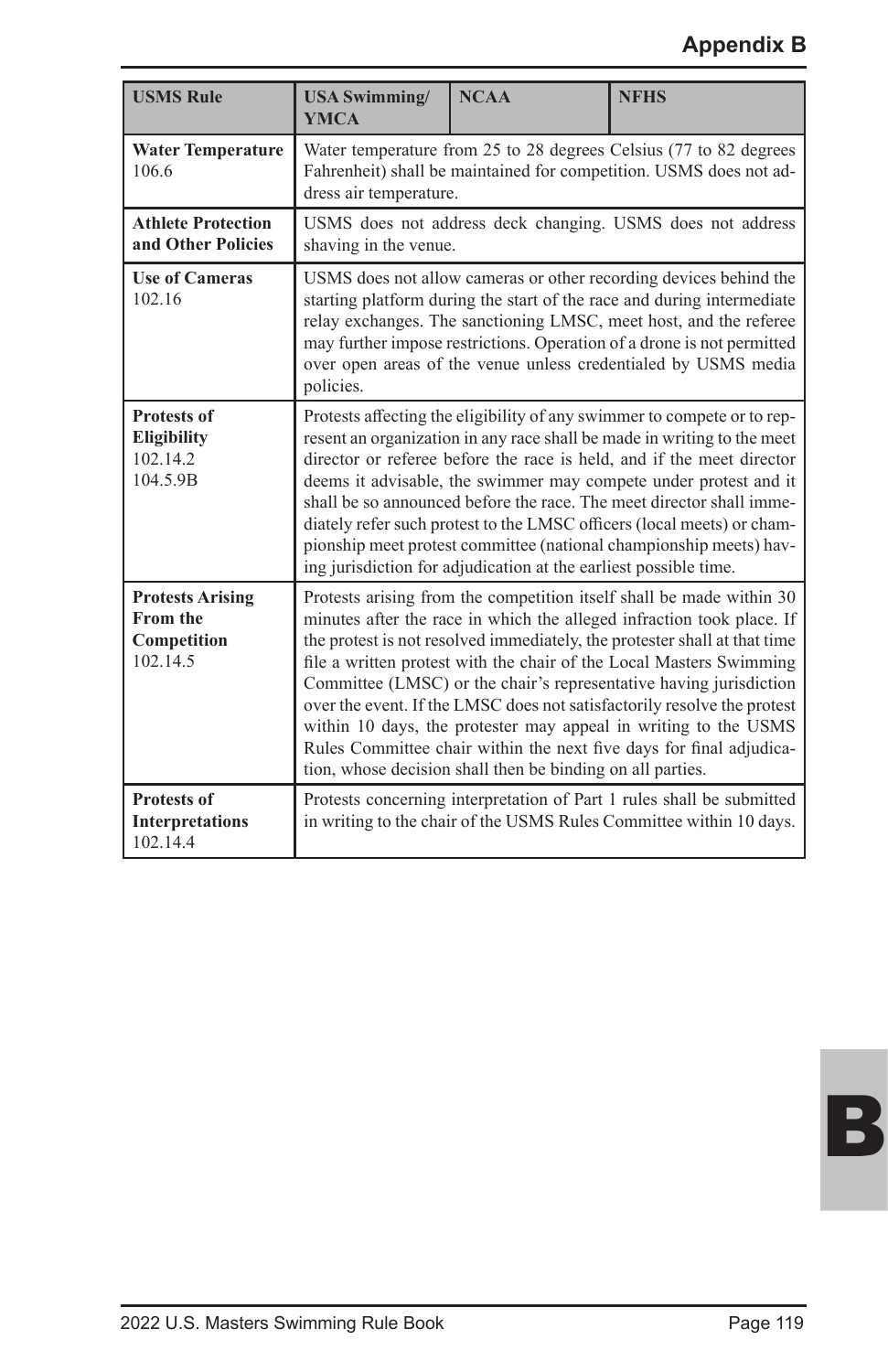## **Dual-Sanctioned Events (Combined, Parallel, and Interwoven Meets)**

The number of inquiries as to what mechanisms are available for combining USA Swimming and USMS swimming meets has been increasing. The reasons for combining these meets are many, ranging from the limited availability of pool time and officials to the desire to promote the sport as a lifelong activity. There are several ways of accomplishing this goal within the rules and insurance policies of each organization. This document outlines these options.

It is assumed that all competitors are a member of USA Swimming, USMS, or both. Those who are members of both must select one organization with which to compete for the entire meet. Dual membership cannot be used to exceed the daily event limits imposed by either organization. Automatic recognition of times achieved by a USMS swimmer competing in the USA-S portion is still available.

Any of the joint meets described below must have sanctions from both USA Swimming and USMS. Both sanctions must be held by the host organization. The host organization cannot be required to accept a participant from either USMS or USA Swimming who would otherwise be barred from participation by their respective organizations.

USMS record and Top 10 submissions must comply with all USMS documentation requirements.

**Combined Meets—**With the consent of all (co-)hosting teams and the LSC and LMSC, a combined meet may be sanctioned by both USA Swimming and USMS and all swimmers competing according to USA Swimming technical rules for individual strokes, relays, and the conduct and officiating of the competition with the exception that USMS regulations governing events, eligibility, protests of applicable rules, and meet results shall apply to USMS members. Otherwise, each organization's rules and administrative regulations apply to their members. This mechanism allows the meet host(s) to seed the event as they normally would, based upon times, with USA Swimming and USMS members combined in heats without specific lanes allocated to one organization or the other. Relay teams must consist of members of the same USMS or USA Swimming club. Note that all USMS events held in 25-meter and 50-meter pools must be conducted as timed finals, but USMS members may compete in preliminary heats if they are not competing for slots in the finals session(s). USMS does not permit time trials in 25-meter and 50-meter pools.

**Parallel Meets—**The two meets may be swum in parallel by assigning some number of lanes to USMS competitors and a different set to USA Swimming competitors. If possible, separate stroke and turn officials for each set is preferred. It is permissible to adjust, for example, the makeup of the USMS heats so that competitors in a given heat have approximately the same seed times. Each organization's rules would apply to their members.

**Interwoven Meets—**The two meets may be swum with complete heats of swimmers from both organizations alternating. There would be no need for separate stroke and turn officials. Each organization's rules would apply to their members.

Meet announcements for dual-sanctioned meets or open water events must contain information for USMS and USA Swimming athletes in accordance with each organization's rules and administrative regulations. The safety plans for open water events must be approved by both organizations.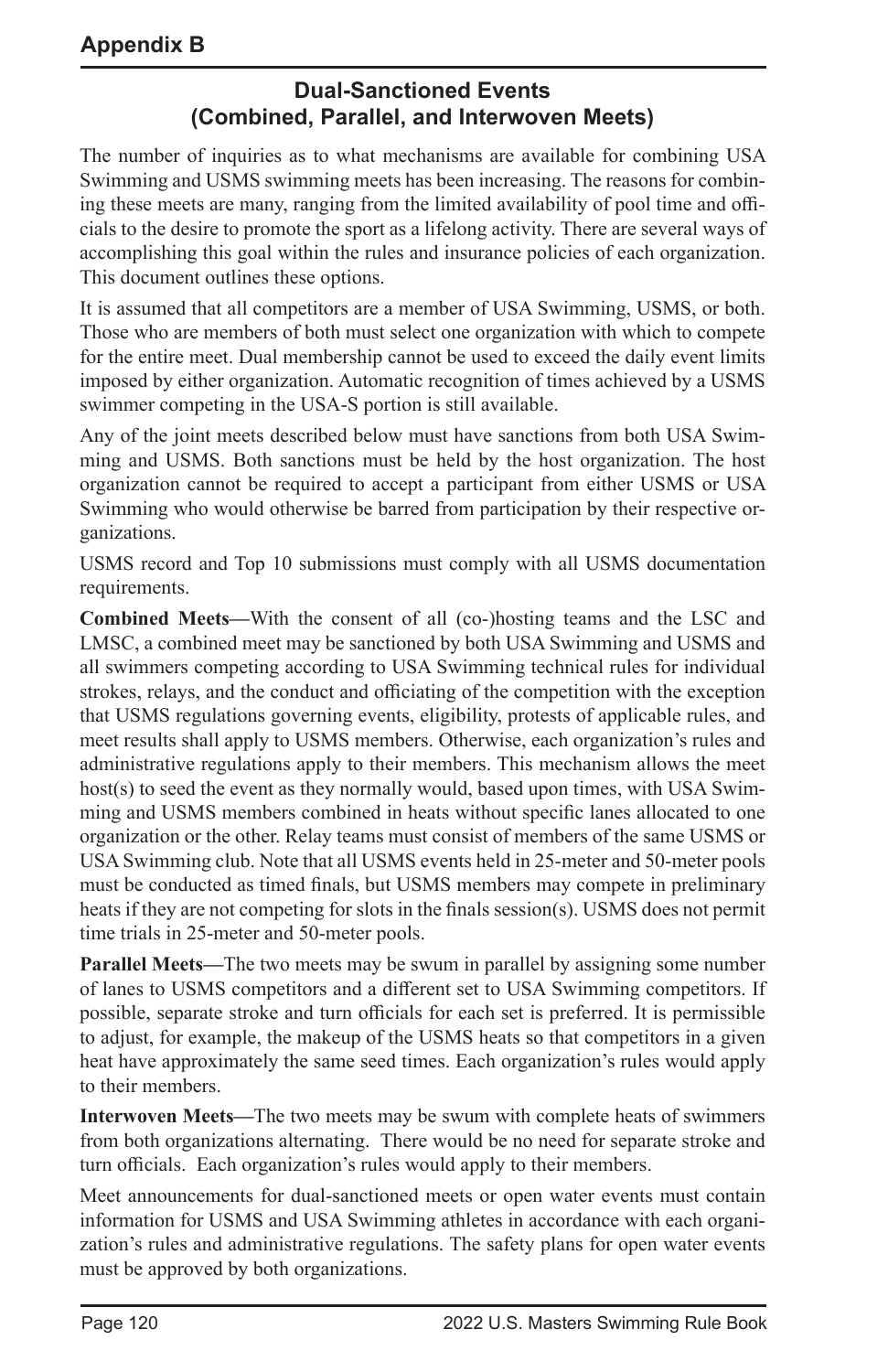| <b>Information for USMS Participants at FINA Events</b>                |                                                                                                                                                                                                                                                                                                                                                                                                                                                                                                             |  |  |  |  |  |
|------------------------------------------------------------------------|-------------------------------------------------------------------------------------------------------------------------------------------------------------------------------------------------------------------------------------------------------------------------------------------------------------------------------------------------------------------------------------------------------------------------------------------------------------------------------------------------------------|--|--|--|--|--|
| <b>Age Groups</b>                                                      | The youngest age group recognized by FINA is 25-29.<br>The youngest relay age group recognized by FINA is 100–119 and may<br>not include competitors younger than 25.                                                                                                                                                                                                                                                                                                                                       |  |  |  |  |  |
| <b>Deadline to</b><br><b>Submit Names of</b><br><b>Relay Swimmers</b>  | The composition of a relay can be changed up to the deadline<br>announced by the organizing committee on the day prior to the relay<br>event.                                                                                                                                                                                                                                                                                                                                                               |  |  |  |  |  |
| Warm-up<br><b>Guidelines</b>                                           | USMS prohibits hand paddles in warm-ups. FINA does not have this<br>restriction.                                                                                                                                                                                                                                                                                                                                                                                                                            |  |  |  |  |  |
| <b>Event Limits</b>                                                    | A swimmer may enter not more than five individual events at a FINA<br>World Masters Championships.                                                                                                                                                                                                                                                                                                                                                                                                          |  |  |  |  |  |
| Two-to-a-Lane<br><b>Seeding by</b><br>Gender                           | FINA allows two swimmers of the same gender to swim in a single lane<br>for freestyle events 400 meters or longer, whereas USMS allows two<br>swimmers of either gender to swim in a single lane for freestyle events<br>over 200 meters.                                                                                                                                                                                                                                                                   |  |  |  |  |  |
| <b>Backstroke Start</b>                                                | When FINA-required touchpads extending 0.3 meter above the water<br>surface are in place and there are no exposed gutters on which to place<br>the toes, the toes may be placed above the water surface for the start.                                                                                                                                                                                                                                                                                      |  |  |  |  |  |
| <b>Assigned Lane</b>                                                   | The swimmer must start, swim, and finish in the assigned lane.                                                                                                                                                                                                                                                                                                                                                                                                                                              |  |  |  |  |  |
| <b>Counters</b>                                                        | FINA officials lap count for swimmers, will count only for 800 and<br>1500-meter events, and will show the remaining number of laps to<br>be completed (descending count). FINA may use semi-electronic equip-<br>ment, including underwater display.                                                                                                                                                                                                                                                       |  |  |  |  |  |
| <b>Warning Signal</b>                                                  | FINA requires a warning signal for each swimmer in each lane in the<br>800 and 1500 freestyle events. USMS requires a warning signal for the<br>lead swimmer or may give a warning signal for each swimmer in each<br>lane.                                                                                                                                                                                                                                                                                 |  |  |  |  |  |
| <b>Timing Systems</b><br>and Splits                                    | FINA and USMS both require automatic timing equipment for records.<br>In the event of an automatic equipment failure, FINA permits a semi-<br>automatic backup time to be recorded for records and Top 10 but not<br>watch times. USMS only allows splits to be recorded with automatic<br>equipment for records.                                                                                                                                                                                           |  |  |  |  |  |
| <b>Splits and Relay</b><br><b>Disqualification</b>                     | USMS will not allow the initial relay split to count as an individual time<br>if the relay is disqualified. FINA requires only that the leadoff swimmer<br>is not disqualified for the leadoff split to count as an individual time.                                                                                                                                                                                                                                                                        |  |  |  |  |  |
| <b>Records</b>                                                         | Applications for FINA Masters world records must be submitted<br>within 60 days from the end of the event. Applications may be sub-<br>mitted only for performances at USMS-sanctioned meets (not rec-<br>ognized meets). Applications for USMS records must be submitted<br>within 90 days of the end of the season. A one-time pool measure-<br>ment is required unless there are changes to the pool causing the<br>measurements to change. Measurement procedures are determined by<br>each federation. |  |  |  |  |  |
| Qualifying<br><b>Standards</b>                                         | Any swim that does not meet the qualifying standard at FINA Masters<br>World Championships will receive "NT" in the results, with no official<br>time or place.                                                                                                                                                                                                                                                                                                                                             |  |  |  |  |  |
| <b>Report and</b><br><b>Notification of</b><br><b>Disqualification</b> | FINA stroke and turn judges are required to report violations on signed<br>cards and are not required to raise a hand. FINA requires notification of<br>disqualification via posted code in the meet results. USMS rules state<br>that the official will make every effort to contact the swimmer.                                                                                                                                                                                                          |  |  |  |  |  |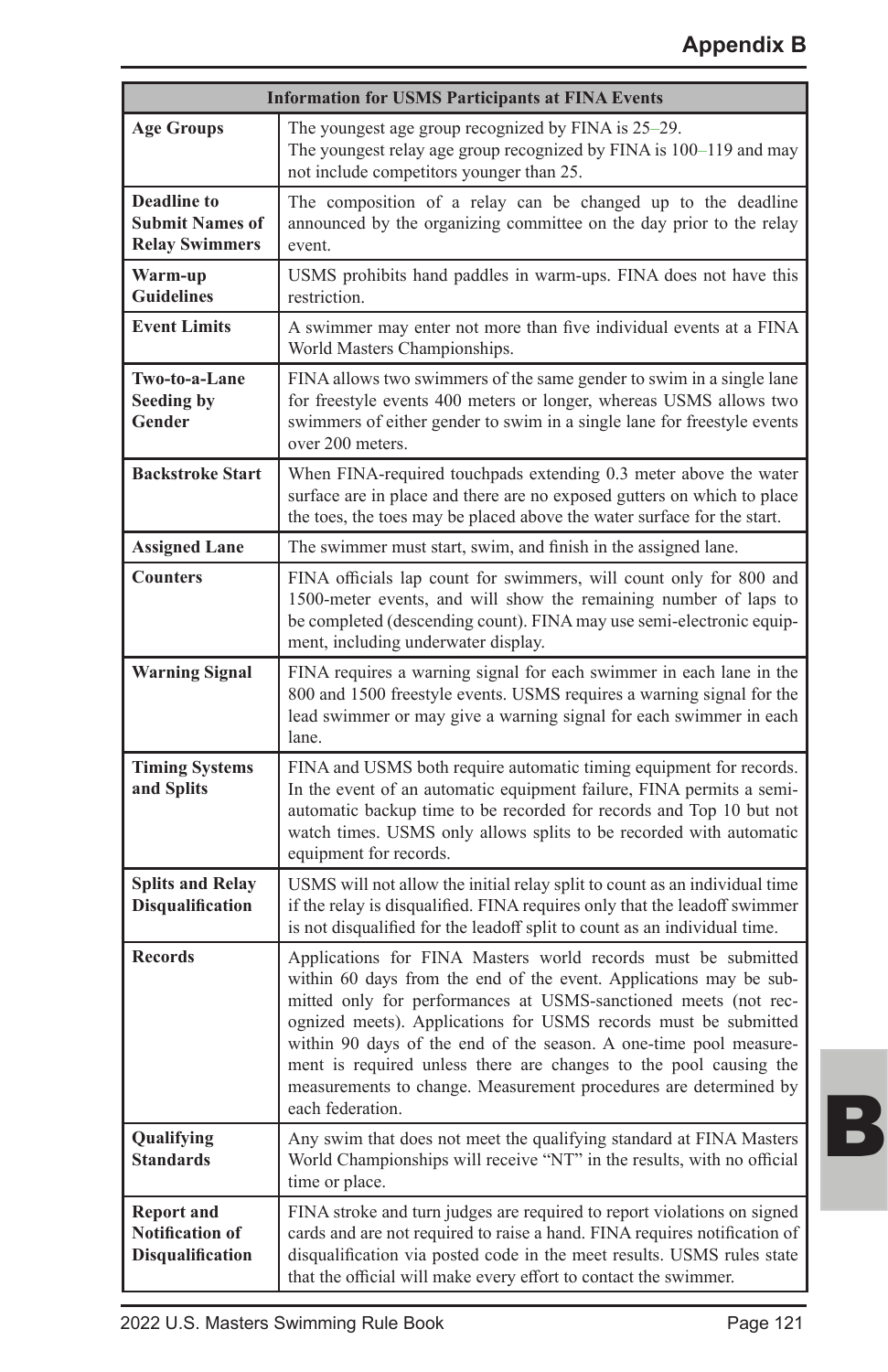| Announcing<br><b>Results of</b><br><b>Protested Events</b><br>or Competing<br><b>Under Protest</b> | FINA has no explicit rule regarding this subject.                                                                                                                                                                                                                                                                                                                                                                                                                                                                                     |
|----------------------------------------------------------------------------------------------------|---------------------------------------------------------------------------------------------------------------------------------------------------------------------------------------------------------------------------------------------------------------------------------------------------------------------------------------------------------------------------------------------------------------------------------------------------------------------------------------------------------------------------------------|
| <b>Protests of</b><br><b>Swimming Rules</b>                                                        | FINA gives authority for the final decision to the referee. USMS<br>gives authority to the referee for protests against judgment decisions<br>of starters and stroke, turn, and relay take-off judges. For protests of<br>eligibility, USMS gives authority to a protest committee (national<br>championships) or the meet committee with an appeal process. For<br>protests of interpretations of Part 1 rules, USMS gives authority to<br>the USMS Rules Committee chair, with an explicit timeline and<br>communication structure. |
| <b>Fees for Protests</b>                                                                           | FINA requires a fee to be submitted with the protest (the fee is refunded<br>if the protest is upheld). USMS does not require a fee for filing protests.                                                                                                                                                                                                                                                                                                                                                                              |
| <b>Rejection and</b><br>Appeal of<br><b>Protests</b>                                               | FINA allows the referee to reject protests. The team leader may appeal<br>the rejections to a Jury of Appeal for a final decision. USMS uses a<br>meet committee, a protest committee, the LMSC, or the USMS Rules<br>Committee, depending on the nature of the protest.                                                                                                                                                                                                                                                              |
| <b>Smoking and</b><br><b>Tobacco</b>                                                               | FINA bans smoking in any area designated for competitors. USMS bans<br>the use of all tobacco products on the pool deck, in locker rooms, in the<br>spectator seating and standing areas, and in all areas used by swimmers.                                                                                                                                                                                                                                                                                                          |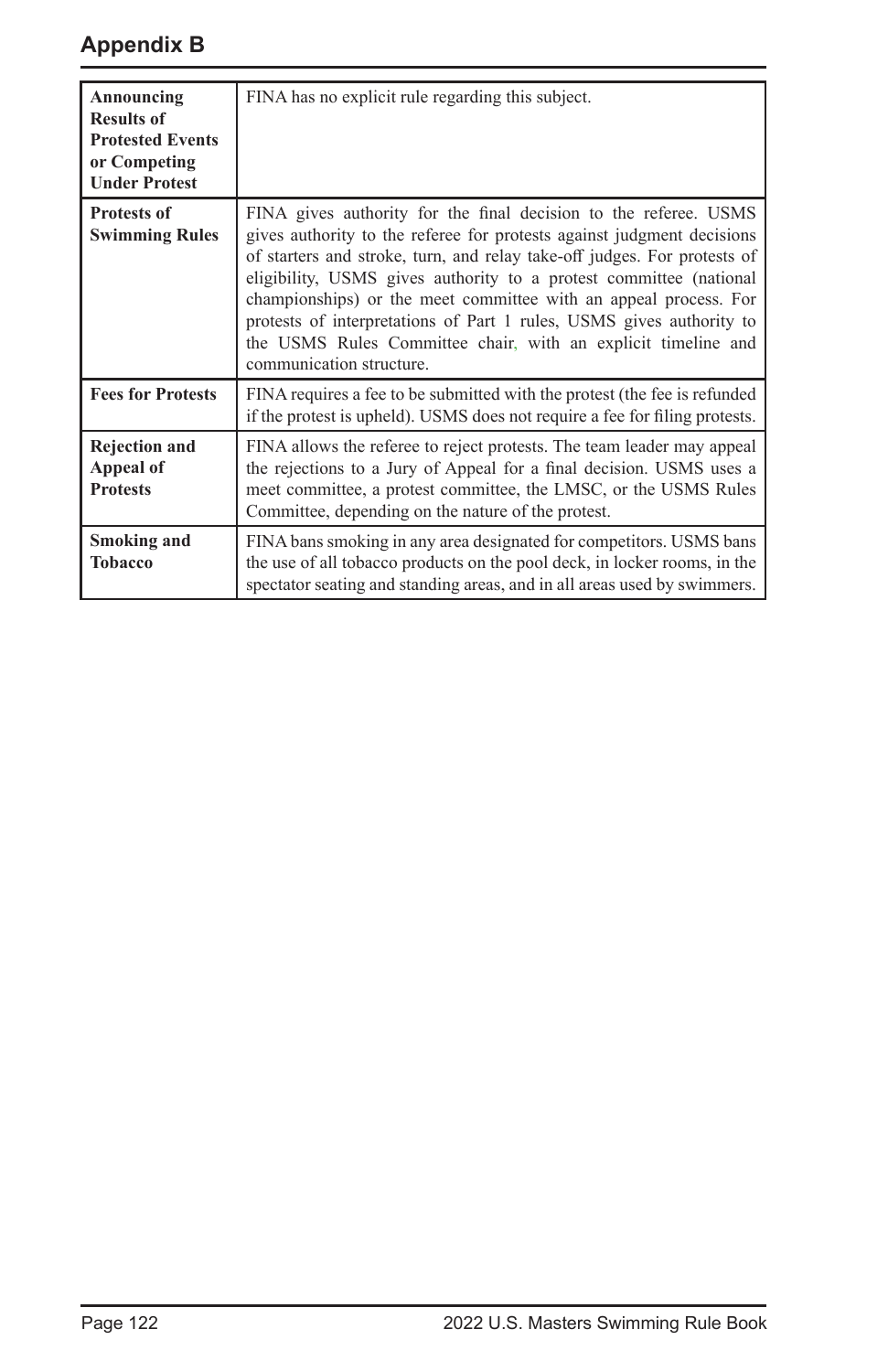## **Preparation of Meet Results**

Meet results (pool and open water) must include the name of the meet, the location of the meet (name of pool or open water venue, city, and state), the date of the meet, the name, address, or email address of the meet director, the name and certification status of the officials (referee, starter, and stroke and turn judges), and the sanction or approval number.

The results of each event shall be published in the following order:

#### **Individual Events:**

- 1. Print women's results first, then men's results.
- 2. For each gender, print results by age group from youngest to oldest.
- 3. For each age group, print results in the following stroke order: freestyle, backstroke, breaststroke, butterfly, and individual medley.
- 4. For each stroke, print events in order from shortest to longest.

#### **Relay Events:**

- 1. Print women's relay results first, then men's relay results, then mixed relay results. Results must include the names and ages of all swimmers.
- 2. For each gender, print the relay results in the order of age groups, youngest to oldest.
- 3. For each age group, print results in the following order: 200 freestyle relay, 200 medley relay, 400 freestyle relay, 400 medley relay, and 800 freestyle relay.

#### **Split Results:**

All splits from split notification forms that have been certified by the meet referee shall be listed separately with swimmer's name, event, and split time.

#### **Storage Requirements for Meet Documents:**

Results, tapes, timing printouts, time cards, heat sheets, timers' heat sheets or swimmer lists, electronic meet files, and other information used to compile results and records shall be kept for a minimum of two years after the conclusion of the meet.

B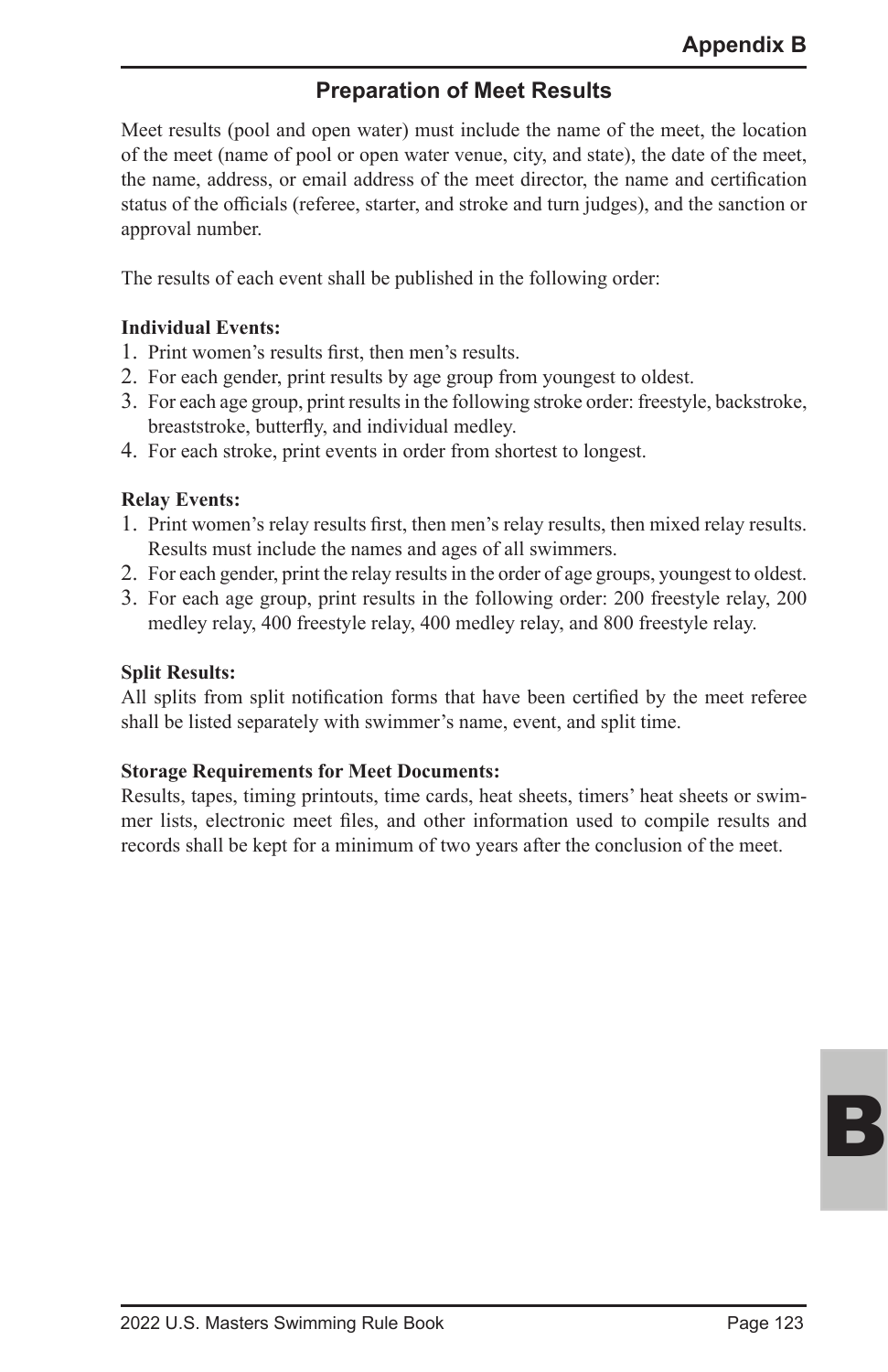| Qualitying Thines for Swims at Altitude |                    |         |                 |               |      |                |                 |                  |      |              |                 |                  |
|-----------------------------------------|--------------------|---------|-----------------|---------------|------|----------------|-----------------|------------------|------|--------------|-----------------|------------------|
|                                         | $3,000 - 4,249$ ft |         |                 |               |      | 4,250-6,499 ft |                 |                  |      | $6,500 + ft$ |                 |                  |
| Age<br>Group                            | 200                | 400-500 | $800 -$<br>1000 | 1500-<br>1650 | 200  | 400-500        | $800 -$<br>1000 | $1500 -$<br>1650 | 200  | 400-500      | $800 -$<br>1000 | $1500 -$<br>1650 |
| 18-24                                   | 0.47               | 2.37    | 4.75            | 10.44         | 1.14 | 4.75           | 9.49            | 21.83            | 1.52 | 6.64         | 14.24           | 30.85            |
| $25 - 29$                               | 0.50               | 2.50    | 5.00            | 11.00         | 1.20 | 5.00           | 10.00           | 23.00            | 1.60 | 7.00         | 15.00           | 32.50            |
| $30 - 34$                               | 0.48               | 2.38    | 4.75            | 10.46         | 1.14 | 4.75           | 9.51            | 21.87            | 1.52 | 6.66         | 14.26           | 30.90            |
| 35-39                                   | 0.51               | 2.56    | 5.13            | 11.28         | 1.23 | 5.13           | 10.25           | 23.58            | 1.64 | 7.18         | 15.38           | 33.32            |
| $40 - 44$                               | 0.51               | 2.55    | 5.10            | 11.23         | 1.22 | 5.10           | 10.21           | 23.48            | 1.63 | 7.15         | 15.31           | 33.18            |
| 45-49                                   | 0.52               | 2.60    | 5.21            | 11.45         | 1.25 | 5.21           | 10.41           | 23.95            | 1.67 | 7.29         | 15.62           | 33.84            |
| 50-54                                   | 0.54               | 2.72    | 5.44            | 11.96         | 1.31 | 5.44           | 10.88           | 25.02            | 1.74 | 7.61         | 16.32           | 35.35            |
| 55-59                                   | 0.54               | 2.71    | 5.42            | 11.92         | 1.30 | 5.42           | 10.84           | 24.92            | 1.73 | 7.59         | 16.25           | 35.22            |
| 60-64                                   | 0.58               | 2.89    | 5.78            | 12.71         | 1.39 | 5.78           | 11.56           | 26.58            | 1.85 | 8.09         | 17.34           | 37.56            |
| 65-69                                   | 0.58               | 2.92    | 5.85            | 12.86         | 1.40 | 5.85           | 11.69           | 26.90            | 1.87 | 8.19         | 17.54           | 38.01            |
| $70 - 74$                               | 0.68               | 3.39    | 6.78            | 14.92         | 1.63 | 6.78           | 13.56           | 31.19            | 2.17 | 9.49         | 20.34           | 44.08            |
| 75-79                                   | 0.80               | 3.98    | 7.95            | 17.50         | 1.91 | 7.95           | 15.91           | 36.58            | 2.54 | 11.13        | 23.86           | 51.69            |
| 80-84                                   | 0.87               | 4.33    | 8.66            | 19.05         | 2.08 | 8.66           | 17.32           | 39.83            | 2.77 | 12.12        | 25.98           | 56.28            |
| 85-89                                   | 0.95               | 4.75    | 9.51            | 20.92         | 2.28 | 9.51           | 19.02           | 43.74            | 3.04 | 13.31        | 28.52           | 61.80            |
| 90-94                                   | 1.10               | 5.50    | 10.99           | 24.19         | 2.64 | 10.99          | 21.99           | 50.57            | 3.52 | 15.39        | 32.98           | 71.46            |
| 95-99                                   | 1.23               | 6.17    | 12.35           | 27.17         | 2.96 | 12.35          | 24.70           | 56.80            | 3.95 | 17.29        | 37.05           | 80.26            |
| $100+$                                  |                    |         |                 |               |      |                |                 |                  |      |              |                 |                  |

## **Adjustments for Women's National Qualifying Times for Swims at Altitude**

## **Adjustments for Men's National Qualifying Times for Swims at Altitude**

|              | $3,000 - 4,249$ ft |             |                 |                  | 4,250-6,499 ft |             |                 |               | $6,500 + ft$ |         |                 |                  |
|--------------|--------------------|-------------|-----------------|------------------|----------------|-------------|-----------------|---------------|--------------|---------|-----------------|------------------|
| Age<br>Group | 200                | $400 - 500$ | $800 -$<br>1000 | $1500 -$<br>1650 | 200            | $400 - 500$ | $800 -$<br>1000 | 1500-<br>1650 | 200          | 400-500 | $800 -$<br>1000 | $1500 -$<br>1650 |
| $18 - 24$    | 0.52               | 2.58        | 5.17            | 11.37            | 1.24           | 5.17        | 10.34           | 23.77         | 1.65         | 7.24    | 15.50           | 33.59            |
| $25 - 29$    | 0.50               | 2.50        | 5.00            | 11.00            | 1.20           | 5.00        | 10.00           | 23.00         | 1.60         | 7.00    | 15.00           | 32.50            |
| $30 - 34$    | 0.51               | 2.56        | 5.11            | 11.25            | 1.23           | 5.11        | 10.23           | 23.52         | 1.64         | 7.16    | 15.34           | 33.23            |
| 35-39        | 0.53               | 2.63        | 5.25            | 11.55            | 1.26           | 5.25        | 10.50           | 24.16         | 1.68         | 7.35    | 15.76           | 34.14            |
| $40 - 44$    | 0.53               | 2.67        | 5.34            | 11.75            | 1.28           | 5.34        | 10.69           | 24.58         | 1.71         | 7.48    | 16.03           | 34.73            |
| 45-49        | 0.55               | 2.77        | 5.53            | 12.17            | 1.33           | 5.53        | 11.06           | 25.44         | 1.77         | 7.74    | 16.59           | 35.95            |
| $50 - 54$    | 0.56               | 2.82        | 5.64            | 12.42            | 1.35           | 5.64        | 11.29           | 25.96         | 1.81         | 7.90    | 16.93           | 36.68            |
| 55-59        | 0.59               | 2.96        | 5.92            | 13.02            | 1.42           | 5.92        | 11.83           | 27.22         | 1.89         | 8.28    | 17.75           | 38.46            |
| 60-64        | 0.60               | 3.02        | 6.04            | 13.29            | 1.45           | 6.04        | 12.08           | 27.79         | 1.93         | 8.46    | 18.12           | 39.27            |
| 65-69        | 0.61               | 3.06        | 6.12            | 13.47            | 1.47           | 6.12        | 12.25           | 28.16         | 1.96         | 8.57    | 18.37           | 39.80            |
| $70 - 74$    | 0.68               | 3.41        | 6.82            | 15.00            | 1.64           | 6.82        | 13.63           | 31.36         | 2.18         | 9.54    | 20.45           | 44.31            |
| 75-79        | 0.70               | 3.50        | 7.00            | 15.41            | 1.68           | 7.00        | 14.01           | 32.22         | 2.24         | 9.81    | 21.01           | 45.52            |
| 80-84        | 0.78               | 3.91        | 7.81            | 17.18            | 1.87           | 7.81        | 15.62           | 35.93         | 2.50         | 10.93   | 23.43           | 50.77            |
| 85-89        | 0.89               | 4.43        | 8.85            | 19.48            | 2.12           | 8.85        | 17.71           | 40.73         | 2.83         | 12.39   | 26.56           | 57.55            |
| 90-94        | 1.08               | 5.41        | 10.81           | 23.79            | 2.60           | 10.81       | 21.63           | 49.74         | 3.46         | 15.14   | 32.44           | 70.29            |
| 95-99        | 1.19               | 5.93        | 11.86           | 26.09            | 2.85           | 11.86       | 23.72           | 54.55         | 3.79         | 16.60   | 35.57           | 77.08            |
| $100+$       | 2.26               | 11.32       | 22.64           | 49.82            | 5.43           | 22.64       | 45.29           | 104.16        | 7.25         | 31.70   | 67.93           | 147.18           |

Altitude adjustment charts last revised 2021; next revision due for 2025 printing.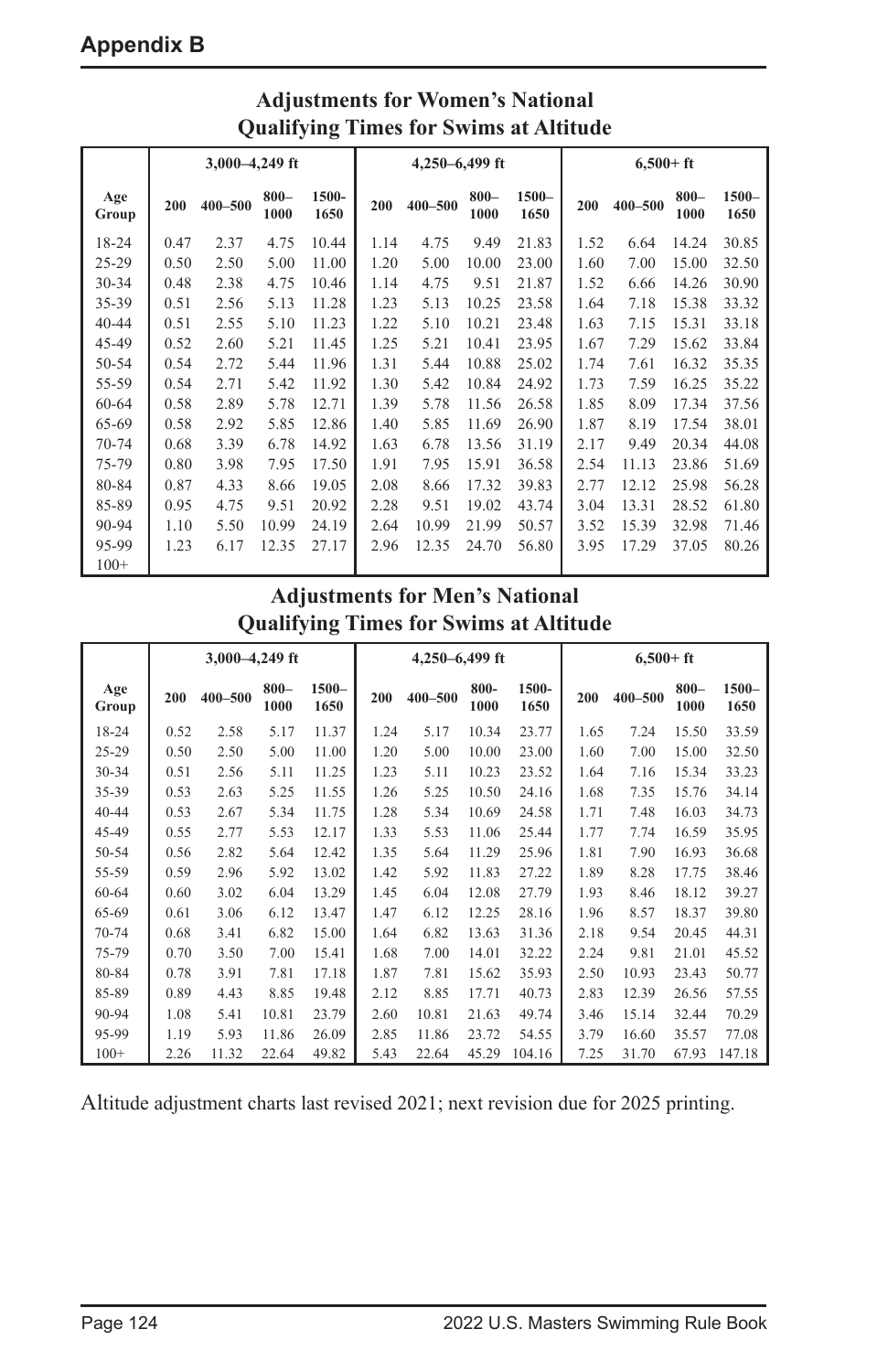## **United States Masters Swimming Inc. Pool Length Certification Form (rev. 9/28/2019)**

Measurement procedures for completing this form are found on the next page. Please review them before measuring your pool and submitting this form. Only this side needs to be submitted for your pool certification.

| 1. Facility    |     |             |  |
|----------------|-----|-------------|--|
| Pool name      |     |             |  |
| <b>Address</b> |     | City        |  |
| <b>State</b>   | ZIP | <b>LMSC</b> |  |

**Please Circle one for each: Nominal Pool Length** 25 Yards 25 Meters 50 Meters

**Moveable Bulkhead** Yes No

*Note: For facilities with multiple pools, please identify the specific pool being measured either by unique pool name within the facility or the pool location in relation to other pools within the entire facility.*

#### **2. Measurement Parameters** (circle answer)

- a. Measuring device (see instructions): Steel tape? Laser? Other
- b. Distances measured in (check one)
- feet with feet displayed as a decimal to  $1/100$  (e.g., 75.01 ft)
- feet/inches with inches displayed as a fraction to  $1/8$  (e.g., 75 ft,  $3/8$  in.)
- meters with meters displayed as a decimal to  $1/100$  (e.g., 50.01 m)
- meters/centimeters with centimeters displayed (e.g., 50 m, 1 cm)

**3. Measurements** *Complete section A with measurement of all lanes if the pool has never been measured OR complete section B for bulkhead confirmation.*

| <b>A. Initial Measurement</b> : Date of measurement: |         |         | No. of pads in place per lane $(0, 1, 2)$ |  |
|------------------------------------------------------|---------|---------|-------------------------------------------|--|
| Lane 1                                               | Lane 2  | Lane 3  | Lane 4                                    |  |
| Lane 5                                               | Lane 6  | Lane 7  | Lane 8                                    |  |
| Lane 9                                               | Lane 10 | Lane 11 | Lane $12$                                 |  |

#### **B. Bulkhead Confirmation Measurements: (per article 105.1.7)**

*Measure the outermost lanes and a center lane before the meet plus after each session with lane number and length of the lane.*

|                           | Date | L-Outer<br>Lane $#$ | L-Outer<br>Lane<br>Length | Center<br>Lane # | Center<br>Lane<br>Length | R-Outer<br>Lane # | R-Outer<br>Lane<br>Length | No.<br>Pads/<br>Lane |
|---------------------------|------|---------------------|---------------------------|------------------|--------------------------|-------------------|---------------------------|----------------------|
| Pre-<br>Meet              |      |                     |                           |                  |                          |                   |                           |                      |
| Post-<br><b>Session 1</b> |      |                     |                           |                  |                          |                   |                           |                      |
| Post-<br><b>Session 2</b> |      |                     |                           |                  |                          |                   |                           |                      |
| Post-<br><b>Session 3</b> |      |                     |                           |                  |                          |                   |                           |                      |

#### **4. Measured by: Submitted by:**

| Name:          | Name:          |  |
|----------------|----------------|--|
| Title:         | Title:         |  |
| Address:       | Address        |  |
| City/State/ZIP | City/State/ZIP |  |
| Phone number   | Phone number   |  |

Maintaining pool length certification forms is an LMSC responsibility. Completed forms should be sent to the Top 10 recorder of the LMSC. Attach a copy of this form to record applications if the form is not already on file with the USMS national swims coordinator. If a bulkhead is used, a copy of this form from the beginning of the meet and for each session must be included, with meet results sent to the LMSC Top 10 recorder in order to verify bulkhead placement. For a record application, the bulkhead measurement on this form should be attached to and submitted with the record application form. To add the pool to the USMS List of Measured Pools, email a copy of this form to Mary Beth Windrath, National Swims Coordinator, records@usmastersswimming.org. Measure before applying for a sanction.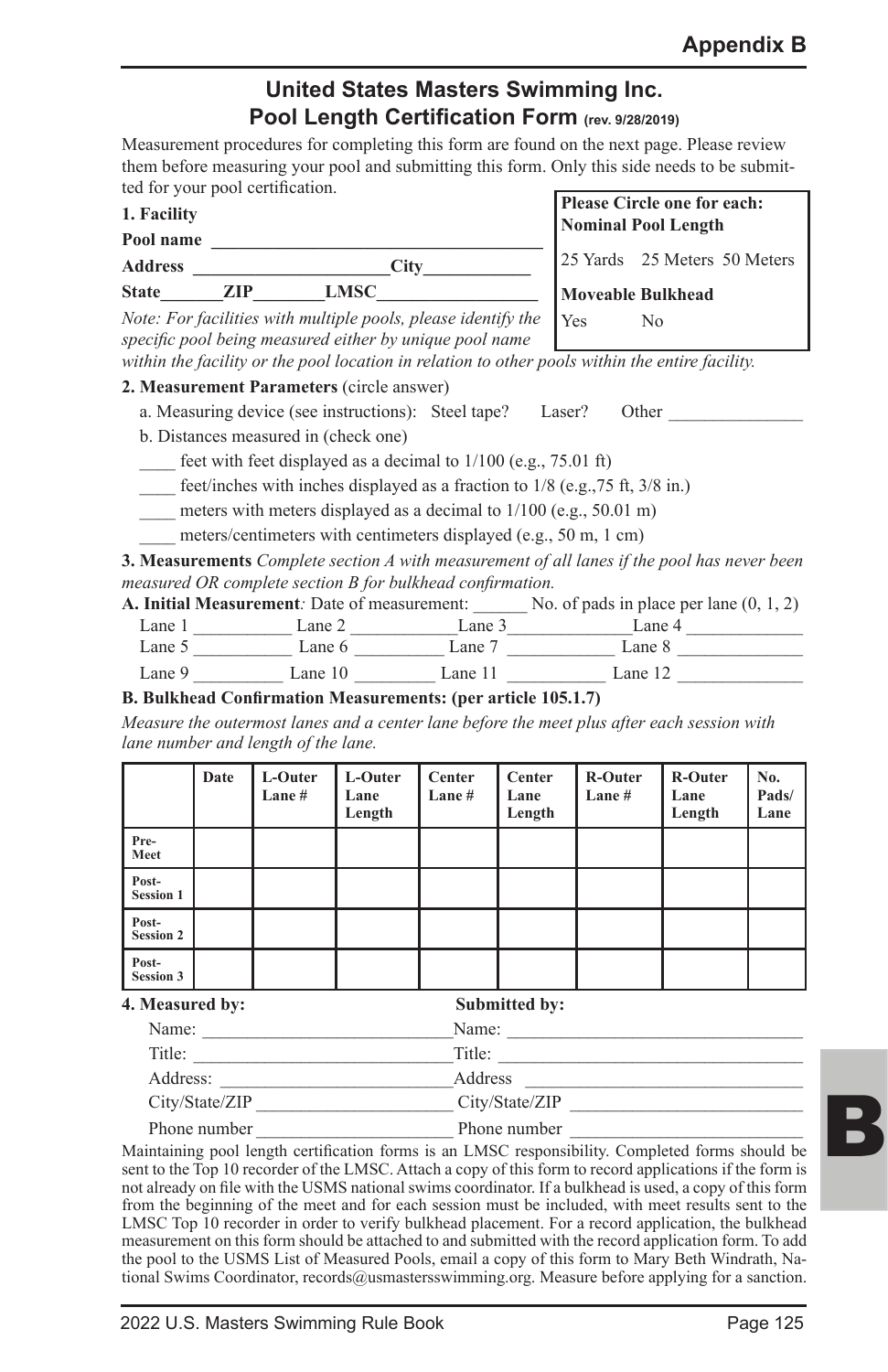#### **Measurement Procedures**

- Additional information can be found in the Records and Tabulation section of the *USMS Guide to Local Operations,* which can be found on the USMS website or obtained from your LMSC Top 10 recorder.
- Note that existing certification forms may be used if on file with the pool, the LMSC, USMS, or FINA, as long as all lanes have been measured.
- A 25-m pool measures 82 ft 0.25 in. (82.02 ft). A 50-m pool measures 164 ft 0.50 in.  $(164.041 \text{ ft})$ .
- Measurements must be conducted using a measuring device with a minimum measuring quality of a steel tape over the nominal distance. A laser measuring device may be used, but it must be as accurate as required for steel tapes. The accuracy of the measuring device must provide accuracy of at least  $\pm 0.005$  m ( $\pm 0.20$  in. or 0.016 ft). This tolerance refers to the tolerance of the measuring device only. A pool must always be at least as long as the specified distance in the rule book, which has a minus zero tolerance.
- Tapes may not be combined to perform the measurements.
- Measurements may be reported in either the English system (feet/inches) or the metric system (meters/centimeters). Be sure to include any fractions or decimals (e.g., 75 ft should be 75.00 ft or 75 ft 0 in.).
- For initial certification, one measurement must be conducted for each lane of competition. For bulkhead confirmation, only the outermost lanes and a center lane must be measured.
- Inspect each end of the pool. In general, if a protrusion would have an adverse impact on the length of the course in the area where a touchpad would be placed (to 0.80 m below the surface of the water), the protrusion must be used as a measurement point. Otherwise, measurements must be taken in the center of each lane at water level.
- Measurements may be conducted with or without touchpads in place. If touchpads are in place, measure from the face of the touchpad to the other end. Pools that are measured with no pads in place must be at least 25.01 yd (or 75.03 ft or 75 ft 3/8 in.) or 25.01 m (or 82.05 ft or 82 ft 0.6 in. or 82 ft 5/8 in.) long in order to be considered acceptable for use of a single pad per lane and at least 25.02 yds (or 75.06 ft or 75 ft  $\frac{3}{4}$  in.) or 25.02 m (or 82.10 ft or 82 ft 1.2 in.) to be acceptable for two pads per lane. For 50-m pools, they must measure at least 50.01 m (or 164.08 ft or 164 ft 1 in.) for use of a single pad per lane and at least 50.02 m (164.11 ft or 164 ft 1.3 in.) for use of two pads per lane.
- Permanent courses need only be measured once unless structural changes, including resurfacing, have occurred since original measurement.
- For a pool with a movable bulkhead, if the initial pool length certification for all lanes is on file, the following rules must be observed:
	- For events sanctioned by USMS, proper bulkhead placement must be confirmed before the meet and after each session of the meet. Bulkhead placement is confirmed by course measurement of the two outside lanes and a middle lane.
	- The measurement rules and policies of FINA shall be the standard for events sanctioned by a FINA Masters Member Federation other than USMS. Currently, FINA does not require bulkhead measurements for either FINA Top 10 or records.
	- The measurement rules and policies of USA Swimming shall be the standard for Top 10 eligibility for events sanctioned by USA-S. Currently, USA-S only requires bulkhead placement measurements for national records, so times achieved by USMS at USA-S meets are eligible for Top 10 consideration without bulkhead measurements. The measurement rules and policies of USMS shall apply for dual-sanctioned events, so at these meets bulkhead measurements must be performed for times to be considered for either USMS Top 10 or records.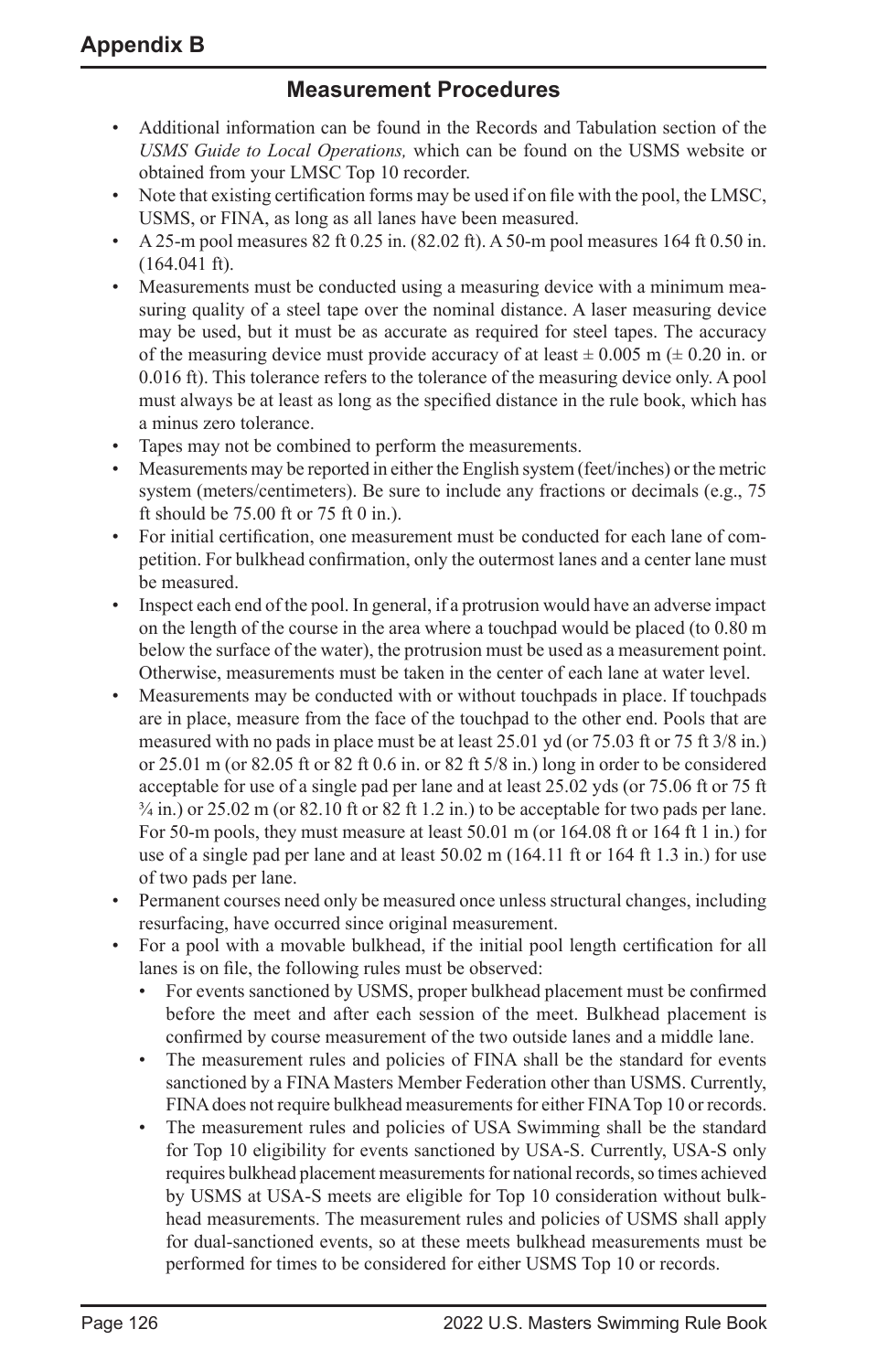| MASTERS Application for USMS and/or World Record (rev 10/14/2018)                                                                                                                                                                                                                                                      |                                                               |                                                             |                 |                                                                     |         |            |      |   |                    |     |
|------------------------------------------------------------------------------------------------------------------------------------------------------------------------------------------------------------------------------------------------------------------------------------------------------------------------|---------------------------------------------------------------|-------------------------------------------------------------|-----------------|---------------------------------------------------------------------|---------|------------|------|---|--------------------|-----|
| 1. Course _________ SCY ______ SCM ________ LCM                                                                                                                                                                                                                                                                        |                                                               |                                                             |                 | 2. Distance 3. Stroke                                               |         |            |      |   |                    |     |
|                                                                                                                                                                                                                                                                                                                        |                                                               |                                                             |                 | 50-100-200-400-500-800-1000-1500-1650 free-back-breast-fly-IM-FR-MR |         |            |      |   |                    |     |
| <b>4. Official time</b> $\frac{1}{\text{miss}}$ : $\frac{1}{\text{sess.}}$ $\frac{1}{\text{hundredths}}$ <b>5. Date of swim</b> (mm/dd/yyyy):                                                                                                                                                                          |                                                               |                                                             |                 |                                                                     |         |            |      |   |                    |     |
| 6. Timing System                                                                                                                                                                                                                                                                                                       |                                                               | Circle Timing Level Used for Record  Circle Number per Lane |                 |                                                                     |         |            |      |   |                    |     |
| Automatic Timing System                                                                                                                                                                                                                                                                                                | Primary<br>2<br>1<br>Pads<br>or                               |                                                             |                 |                                                                     |         |            |      |   |                    |     |
| Semiautomatic Timing System                                                                                                                                                                                                                                                                                            | Secondary<br>3<br>2<br>1<br><b>Buttons</b><br>or<br><b>or</b> |                                                             |                 |                                                                     |         |            |      |   |                    |     |
| Manual Timing System: Watches                                                                                                                                                                                                                                                                                          | Tertiary                                                      |                                                             |                 |                                                                     | Watches | 3          | or   | 2 |                    |     |
| Club Name<br>7. Age Group<br>Enter individual swimmer information on Line 1 or, if relay, use all four lines to name each swimmer in<br>swim order and provide personal information.                                                                                                                                   |                                                               |                                                             |                 |                                                                     |         | Federation |      |   |                    |     |
| #<br>Last Name                                                                                                                                                                                                                                                                                                         | First Name                                                    |                                                             | Gender<br>(M/F) | Birthdate<br>(mm/dd/yyyy)                                           |         | Age        |      |   | <b>USMS</b> Number |     |
| $\mathbf{1}$                                                                                                                                                                                                                                                                                                           |                                                               |                                                             |                 |                                                                     |         |            |      |   |                    |     |
| $\overline{c}$                                                                                                                                                                                                                                                                                                         |                                                               |                                                             |                 |                                                                     |         |            |      |   |                    |     |
| 3                                                                                                                                                                                                                                                                                                                      |                                                               |                                                             |                 |                                                                     |         |            |      |   |                    |     |
| $\overline{4}$                                                                                                                                                                                                                                                                                                         |                                                               |                                                             |                 |                                                                     |         |            |      |   |                    |     |
|                                                                                                                                                                                                                                                                                                                        |                                                               |                                                             |                 |                                                                     |         |            |      |   |                    |     |
| 8. Pool Name: City City State State                                                                                                                                                                                                                                                                                    |                                                               |                                                             |                 |                                                                     |         |            |      |   |                    |     |
| Last day of meet: Sanction or Recognition # LMSC                                                                                                                                                                                                                                                                       |                                                               |                                                             |                 |                                                                     |         |            |      |   |                    |     |
| 9. Select one: USMS sanctioned USMS recognized USA-S meet USMS/USA dual sanctioned<br>10. Is copy of swimmer's birth certificate (or passport) attached or on file with USMS national swims coordinator? Y N<br>11. Is the pool length certification attached or on file with the USMS national swims coordinator? Y N |                                                               |                                                             |                 |                                                                     |         |            |      |   |                    |     |
| 12. Have structural changes, including resurfacing, been made to the pool since the last pool length certification? Y N                                                                                                                                                                                                |                                                               |                                                             |                 |                                                                     |         |            |      |   |                    |     |
| 13. Is the racing course fixed by a movable bulkhead?<br>(If yes, course measurement must be confirmed at the conclusion of the session during which the record time was achieved.)                                                                                                                                    |                                                               |                                                             |                 |                                                                     |         |            |      |   |                    | Y N |
| 14. Referee: I certify that the required number of personnel officiated during the above performance and<br>were properly qualified officials, and the described performance complied with the rules of United States<br>Masters Swimming including the use of legal swimsuits.                                        |                                                               |                                                             |                 |                                                                     |         |            |      |   |                    |     |
| Name Signature Signature                                                                                                                                                                                                                                                                                               |                                                               |                                                             |                 |                                                                     |         | Date       |      |   |                    |     |
|                                                                                                                                                                                                                                                                                                                        |                                                               |                                                             |                 |                                                                     |         |            |      |   |                    |     |
| Name                                                                                                                                                                                                                                                                                                                   | 15. Record Application Submitted By:                          |                                                             |                 |                                                                     |         |            |      |   |                    |     |
|                                                                                                                                                                                                                                                                                                                        | Title<br>Date<br>Phone ()                                     |                                                             |                 |                                                                     |         |            |      |   |                    |     |
| City State ZIP Email                                                                                                                                                                                                                                                                                                   |                                                               |                                                             |                 |                                                                     |         |            |      |   |                    |     |
| <b>OFFICE USE ONLY:</b><br><b>USMS</b> national swims coordinator: If this is a world record, then I certify that this Masters meet has<br>fulfilled the FINA Rule MSW 5.3 requirements.                                                                                                                               |                                                               |                                                             |                 |                                                                     |         |            |      |   |                    |     |
| Name                                                                                                                                                                                                                                                                                                                   |                                                               |                                                             |                 | Signature Date                                                      |         |            |      |   |                    |     |
| <b>FINA Masters Recorder</b>                                                                                                                                                                                                                                                                                           |                                                               |                                                             |                 |                                                                     |         |            |      |   |                    |     |
| Name                                                                                                                                                                                                                                                                                                                   |                                                               | Signature                                                   |                 |                                                                     |         |            | Date |   |                    |     |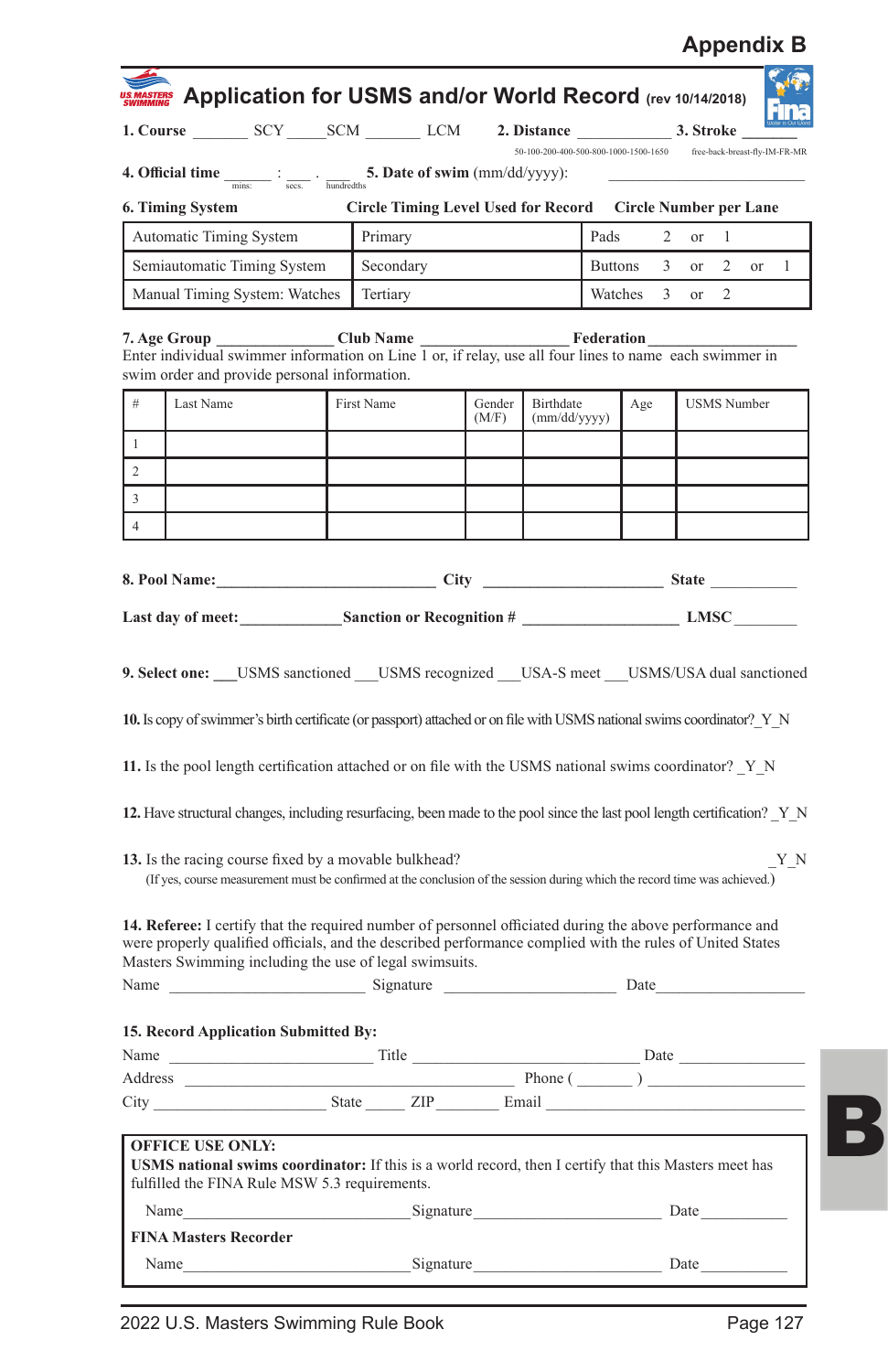## **USMS and World Record Applications**

**Instructions:** Complete the above form, items 1–15, in its entirety. World records are due within 60 days of the swim. National records are due within 90 days of the end of the season of the swim. Records can only be set in freshwater pools.

- Attach the printout showing event number, heat number, splits, and backup from the electronic timing system. Meet results are not a substitute for the timing system printout.
- Attach a copy of the heat sheet showing swimmer's name, event number, heat number, and lane number assignment.
- If a movable bulkhead, attach a copy of the Pool Length Certification Form showing the measurements from the session of the record swim.
- For recognized meets, include the Observer's Report.
- Swims done at recognized or USA-S meets do not qualify for world records.
- World records can only be established in a Masters meet as per FINA Rule MSW5.3, which states the meet must be:

a. Formally sanctioned by a FINA Member Federation; and

b. Organized for or on behalf of a club or an organization which is a member of this FINA Member Federation or recognized by FINA; and

c. Conducted under the rules of FINA (and especially those relevant to Masters Swimming); and

d. In which only swimmers registered in a club member of a FINA Member Federation participated.

• Swimmer's age is as of December 31 of the year of competition for LCM and SCM courses, and as of the last day of the meet for SCY courses.

**Send all information to: Mary Beth Windrath, 10235 SW Citation Dr., Beaverton, OR 97008, records@usmastersswimming.org.**

## **Documentation Requirements for USMS Long Distance Records**

- Completed Application for USMS Long Distance Record. Refer to the *USMS Guide to Local Operations* for that application form.
- Proof of achieved time or distance swum.
- For postal events, a lap-count checkoff sheet listing all split times and bearing the signature, name, address, and phone number of the lap counter/timer.
- For cable swims, a copy of the course certification, if it is not already on file according to article 302.3.1A.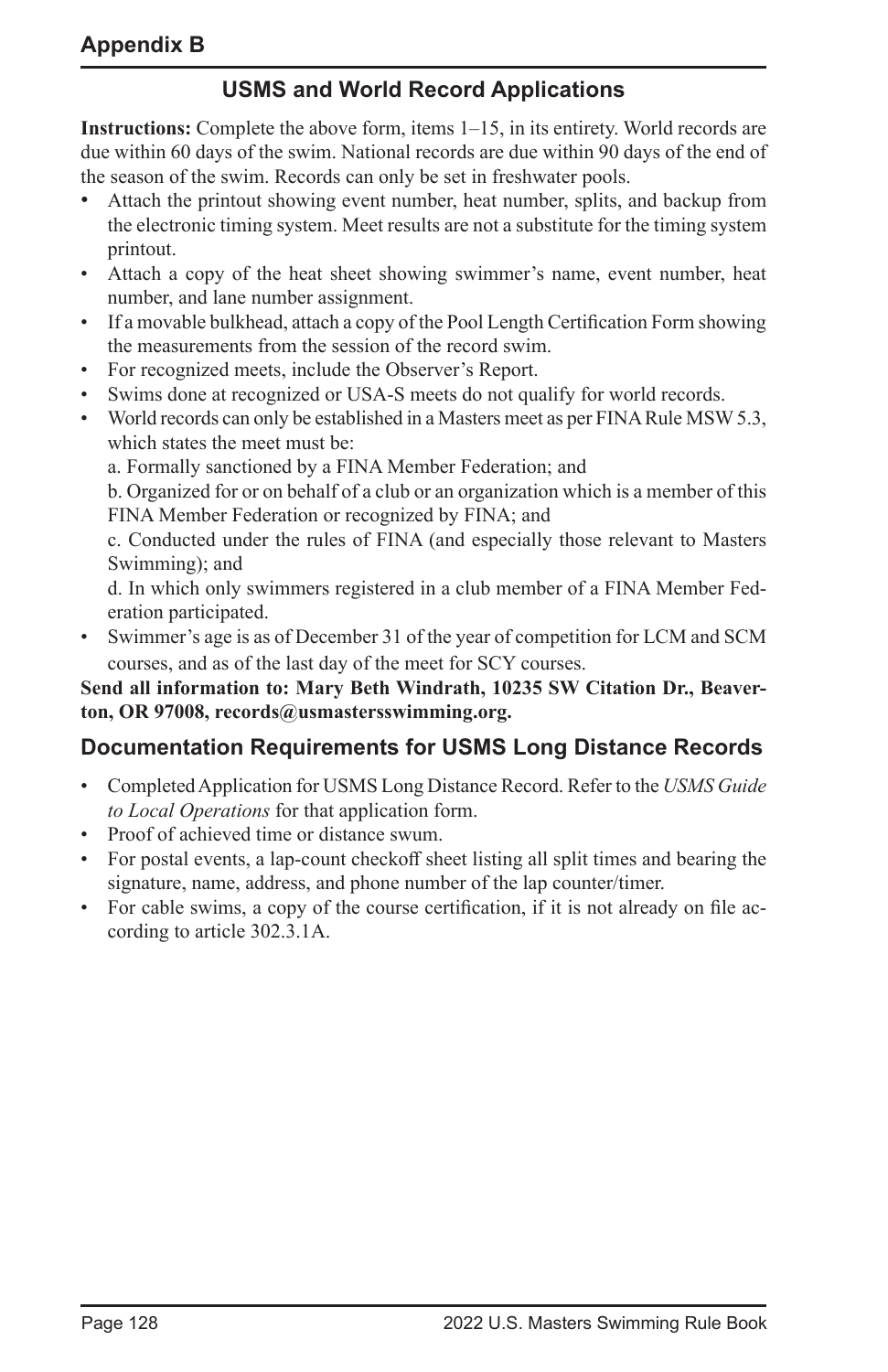| <b>U.S. Masters Swimming</b><br><b>Split Notification Form</b>                                                                                                                                                                                                                                                                                                                                                                                                                                                   |                   |      |  |  |  |
|------------------------------------------------------------------------------------------------------------------------------------------------------------------------------------------------------------------------------------------------------------------------------------------------------------------------------------------------------------------------------------------------------------------------------------------------------------------------------------------------------------------|-------------------|------|--|--|--|
| Event                                                                                                                                                                                                                                                                                                                                                                                                                                                                                                            |                   |      |  |  |  |
| Event#                                                                                                                                                                                                                                                                                                                                                                                                                                                                                                           | Heat#<br>Lane $#$ |      |  |  |  |
| Split Event                                                                                                                                                                                                                                                                                                                                                                                                                                                                                                      |                   | Time |  |  |  |
| Swimmer's Name                                                                                                                                                                                                                                                                                                                                                                                                                                                                                                   |                   |      |  |  |  |
| Gender                                                                                                                                                                                                                                                                                                                                                                                                                                                                                                           | Age               |      |  |  |  |
| Meet                                                                                                                                                                                                                                                                                                                                                                                                                                                                                                             |                   | Date |  |  |  |
| Approved by:                                                                                                                                                                                                                                                                                                                                                                                                                                                                                                     |                   |      |  |  |  |
| Initial split times from an individual or relay event will be accepted as an individual perfor-<br>mance and will be considered for Top 10 if it is deemed an official time in accordance with<br>articles 103.17.3 and 103.18.5-103.18.7. Split times will be considered for a USMS record<br>only if recorded by automatic timing (for a world record: automatic timing, or semiautomatic<br>if automatic fails). The meet director should give a copy of the completed split forms to the<br>Top 10 recorder. |                   |      |  |  |  |
| The swimmer must notify the meet referee of the intent to record an initial split time prior<br>to the conclusion of the meet. The request for relay leadoff split times and initial backstroke<br>distance times in individual backstroke events must be made prior to the swim.                                                                                                                                                                                                                                |                   |      |  |  |  |

B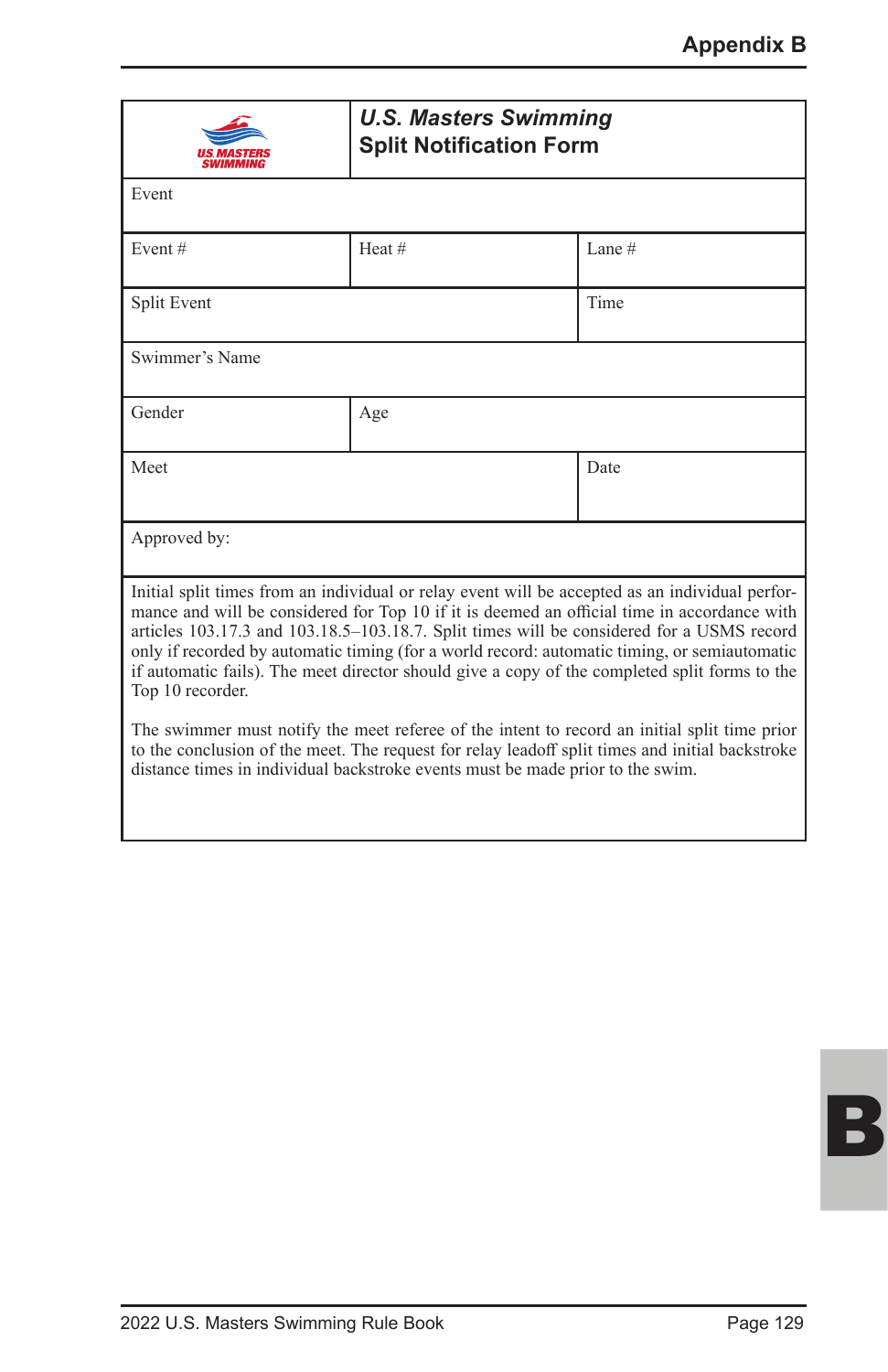## **United States Masters Swimming Inc. REPORT OF OCCURRENCE**

It is important to have written incident reports on file regarding injuries (to participants, spectators, coaches, or other volunteers), property damage, or other incidents that occur during U.S. Masters Swimming sanctioned or recognized activities or events.

Examples of incidents which need to be reported include, but are not limited to, the following:

- Bodily injury or illness
- **Fatality**
- Property damage
- Missing person $(s)$

The Incident Report Form should be completed at the time of an accident, injury, or other incident. The report is to be completed by a coach, meet director, or meet official.

The Incident Report Form is posted online in the *USMS Guide to Local Operations.*

Completed Incident Report Forms should be submitted as soon as possible to:

> USMS National Office ATTN: Membership Department 1751 Mound Street, Suite 204 Sarasota, FL 34236 Email: membership@usmastersswimming.org (941) 256-USMS (8767) Phone (941) 556-SWIM (7946) Fax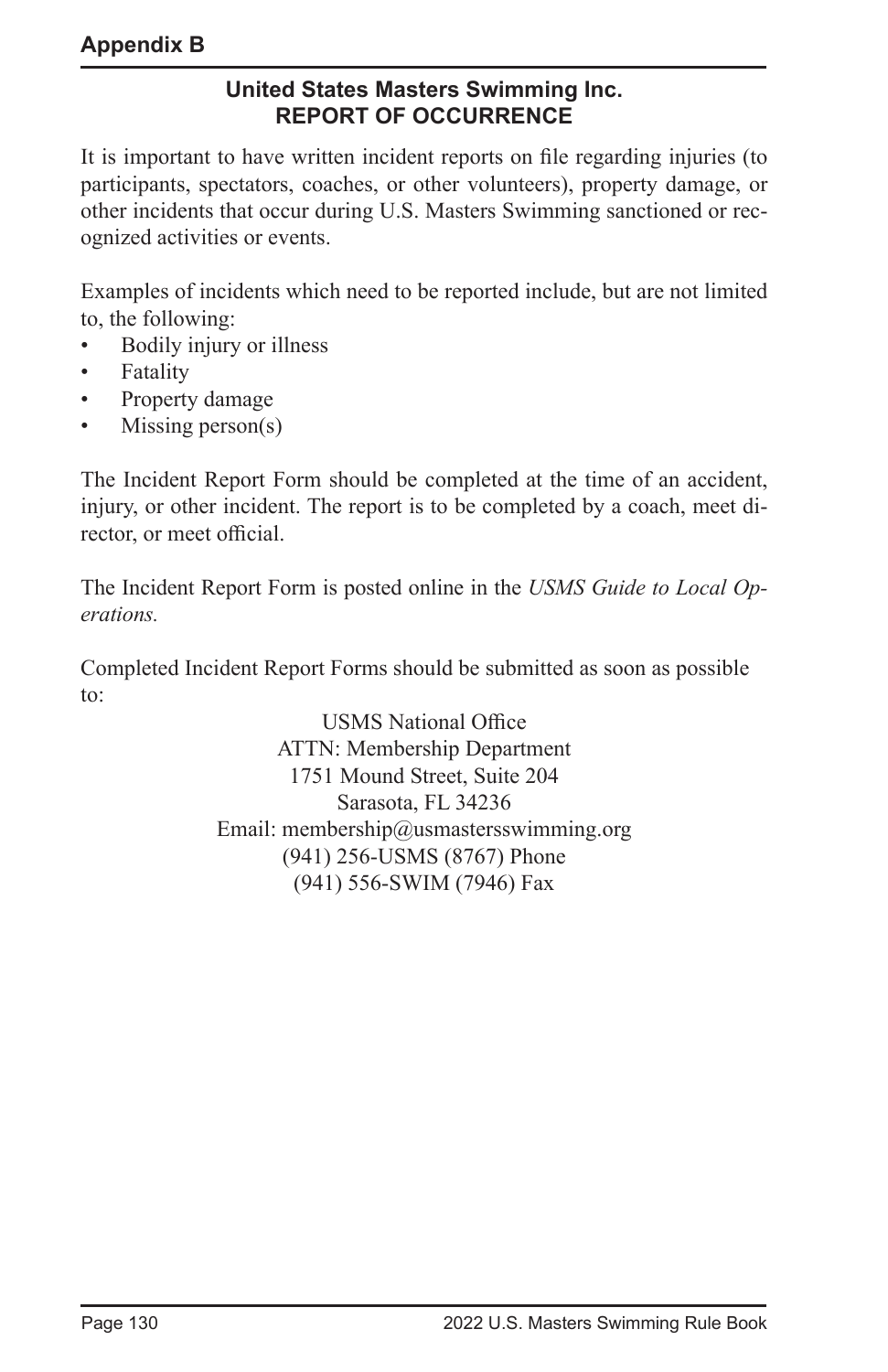## **OBSERVER'S REPORT FOR RECOGNIZED MEETS OTHER THAN USA-S OR FINA MEETS**

| Meet Name: | $Date(s)$ : |
|------------|-------------|
|------------|-------------|

□ Short Course Yards □ Short Course Meters □ Long Course Meters

Observer Name:

Date Recognition Approved by LMSC or USMS Executive Committee:

Facility Name:

Facility Location:

| IF OK | <b>DESCRIPTION</b>                                                                                                                                                                                                                                                                                                                                                                |  |  |  |  |
|-------|-----------------------------------------------------------------------------------------------------------------------------------------------------------------------------------------------------------------------------------------------------------------------------------------------------------------------------------------------------------------------------------|--|--|--|--|
|       | Pool dimensions, water depth, and platform, backstroke flags set<br>properly (articles 106.2.1, 106.2.3A, 106.3, 106.11.1, 106.11.2,<br>106.12, 106.13.2, 106.14, and 106.16)                                                                                                                                                                                                     |  |  |  |  |
|       | Pool is certified for course length by USMS (article 105.1.6)                                                                                                                                                                                                                                                                                                                     |  |  |  |  |
|       | For bulkheads, pool length is measured at the start of meet and after<br>each session (laser or steel tape at surface) (articles 105.1.7A–C)                                                                                                                                                                                                                                      |  |  |  |  |
|       | Swimwear complied with article 102.12.1                                                                                                                                                                                                                                                                                                                                           |  |  |  |  |
|       | Official times are determined in accordance with articles 103.17.3<br>and 103.18.1-103.18.4                                                                                                                                                                                                                                                                                       |  |  |  |  |
|       | Timing system meets record requirements (primary is automatic with<br>three, two, or one button(s) backup) (articles $103.18.5 - 103.18.8$ ,<br>103.18.10                                                                                                                                                                                                                         |  |  |  |  |
|       | Timing system meets Top 10 requirements (primary is automatic or<br>two-button semiautomatic, all with backup, or primary of two valid<br>watches) (articles 103.18.5–103.18.8, 103.18.10)                                                                                                                                                                                        |  |  |  |  |
|       | Initial requested splits have official time (no DQ for full distance,<br>legal finish on split) (article 103.18.1)                                                                                                                                                                                                                                                                |  |  |  |  |
|       | Requested relay leadoff times may come from relays in which other<br>members are not registered with USMS, and relay event does not<br>conform (article $10\overline{8}.2.1A[7]$ ). However, the leadoff distance must<br>conform to an event listed in article 102.5.2 and must meet the re-<br>quirements of article 103.18 in order to be considered for official<br>purposes. |  |  |  |  |
|       | All times are recorded to hundredths of a second (article 103.18.4)                                                                                                                                                                                                                                                                                                               |  |  |  |  |
|       | Strokes match event name, strokes during freestyle events count as<br>freestyle (article 103.18.3)                                                                                                                                                                                                                                                                                |  |  |  |  |
|       | Strokes, starts, and relays comply with article 101 (or article 107 for<br>officiating swimmers with disabilities)                                                                                                                                                                                                                                                                |  |  |  |  |
|       | Minimum of two qualified officials (one referee, one starter, and two<br>stroke and turn judges where referee and starter may serve as stroke<br>and turn judges). Referee and starter may not be the same person.                                                                                                                                                                |  |  |  |  |

I verify that I attended this meet and the conduct of the competition conformed to the relevant USMS swimming rules and administrative regulations.

Observer's Signature:\_\_\_\_\_\_\_\_\_\_\_\_\_\_\_\_\_\_\_\_\_\_\_\_\_\_\_\_\_\_\_ Date: \_\_\_\_\_\_\_\_\_\_\_\_\_

**A designated observer shall submit this form to verify in writing that the conduct of the competition conforms to the relevant USMS swimming rules and regulations as required by articles 108.2 and 202.2 of the USMS rule book. Completed forms should be sent to the Top 10 recorder of the LMSC. Attach a copy of this form to record applications.**